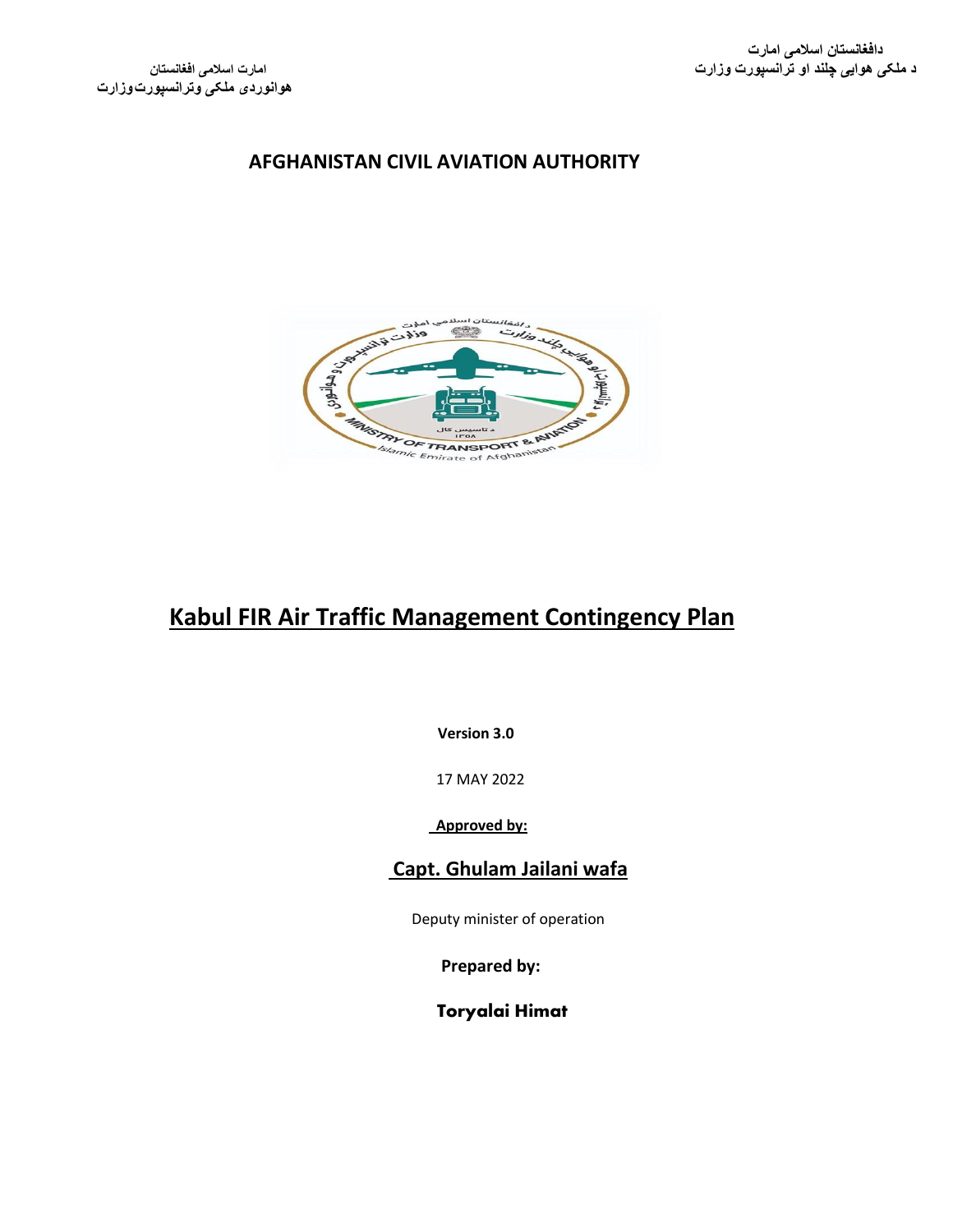#### **TABLE OF CONTENTS**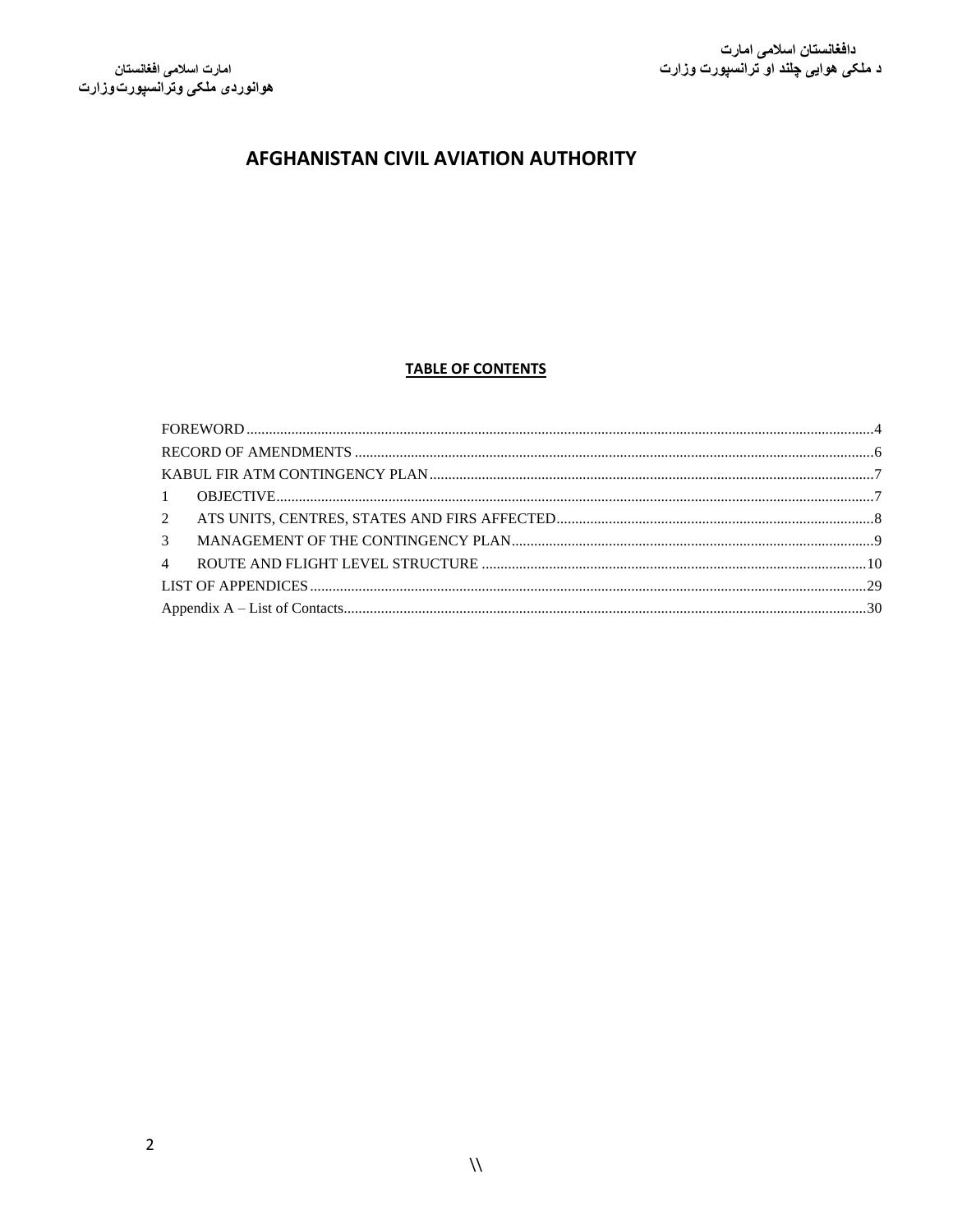دهاشتان منجی عزت<br>د مذکی هرای چلد از از تسین به وزارت

### **AFGHANISTAN CIVIL AVIATION AUTHORITY**

مترے منجنی فخلستان<br>هو گور دی ملکی وی آسپورے وزارے

#### **AFGHANISTAN CIVIL AVIATION AUTHORITY**

| <b>SIGNATORIES</b>                                                            |  |
|-------------------------------------------------------------------------------|--|
| Capt Ghulam Jailani Wafa - Deputy Meroser for ops                             |  |
| - -<br><b><i><u>All County</u></i></b>                                        |  |
|                                                                               |  |
|                                                                               |  |
|                                                                               |  |
|                                                                               |  |
|                                                                               |  |
|                                                                               |  |
|                                                                               |  |
|                                                                               |  |
|                                                                               |  |
| ALL CONCERNED PARTIES SHALL UNDERSTAND AND COMPLY WITH THE PROVISIONS OF THIS |  |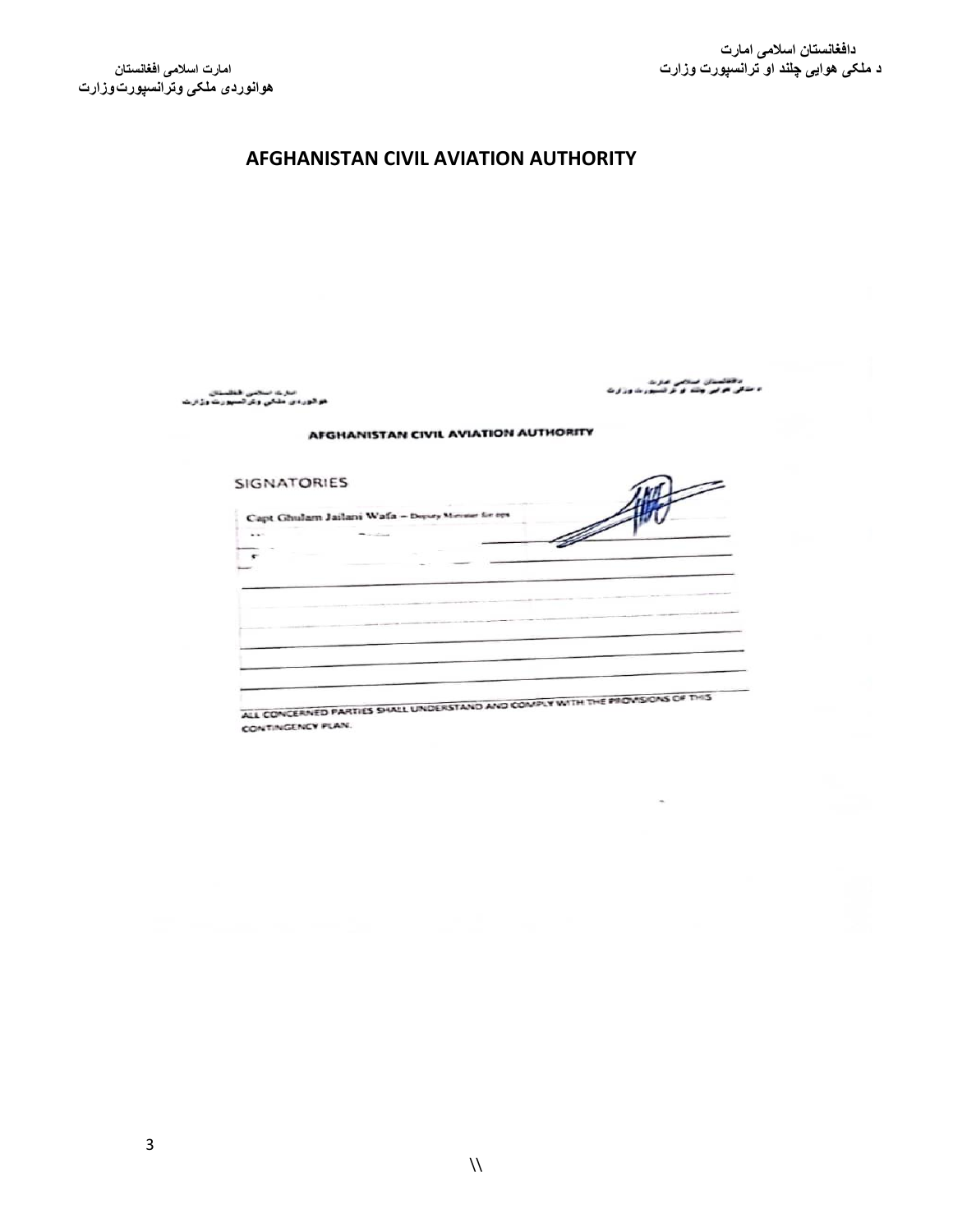### <span id="page-3-0"></span>FOREWORD

1 This is the new edition (3.0) of the Afghanistan Air Traffic Management (ATM) Contingency Plan for Air Traffic Services (ATS) for the national and International En-route Flights in Kabul Flight Information Region(FIR).

The Contingency Plan will come into effect as and when a contingency arises due to partialor total disruption of Air Traffic Services, or the contingency may arise at any time due to any of the reasons as a result of a Major Earthquake, Flood, Fire, Bomb Explosion or Terrorist Attack etc. These may cause serious damage to civil aviation and air navigation services, facilities, and infrastructure it is considered highly unlikely that all facilitates would be out of service.

2 This Contingency Plan forms part of the overall national contingency planning for Kabul FIR, in accordance with the provisions of Annex 11 to the Convention on Civil Aviation, ICAO Doc 9426 ATS Planning Manual and Air Navigation Plan **Vols I, II, III and** the Asia/Pacific Region ATM Contingency Plan. The Interim Plan and any activation of the Plan is authorized by the Afghanistan Civil Aviation Authority (ACAA).

3 The Plan provides for the safe continuation of international air traffic through the Kabul FIR and contains guidance pertaining to procedures to be followed in case of the inability of the **ACAA** to provide Air Traffic Services (ATS) within the Kabul FIR.

4 The Plan has been developed in cooperation and collaboration with airspace users, military authorities, and civil aviation authorities responsible for adjacent FIRs.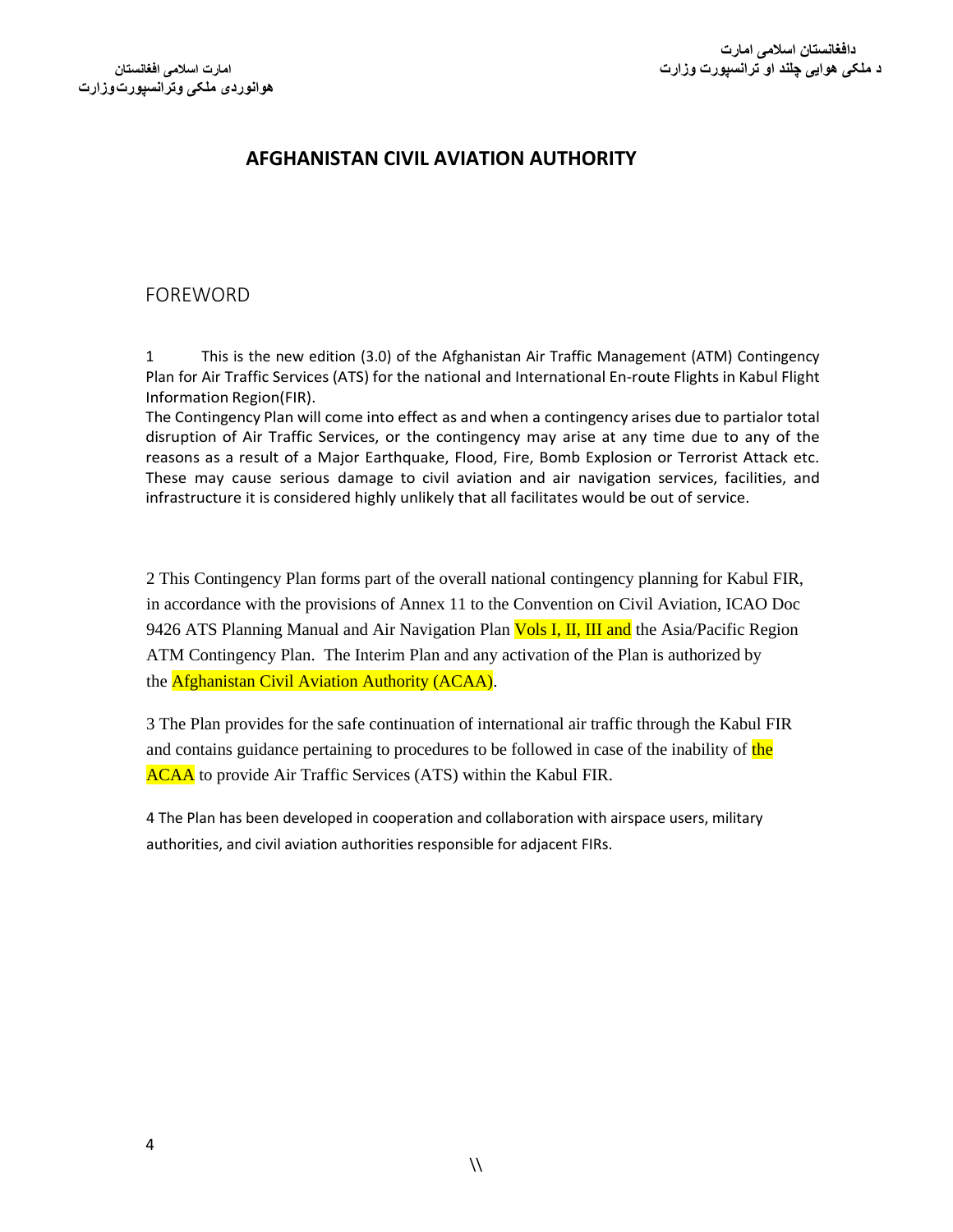5 The document describes the processes and procedures to be used in both the lower (FL290 and below) and upper airspace (above FL290) structures.

6 This Plan is primarily for the information of operators and pilots planning and conducting operations in Afghanistan Flight Information Region. Under any Air Traffic Control (ATC)contingency the ACAA and/or their Air Navigation Service Provider (ANSP) shall issue a NOTAM to define and classify the Afghanistan airspace as defined in ICAO Annex 11. The plan will be activated by NOTAM as far in advance as is practicable. In the event that such prior notification is impracticable the Plan will be activated by the designated authority using the most expeditious alternative means available.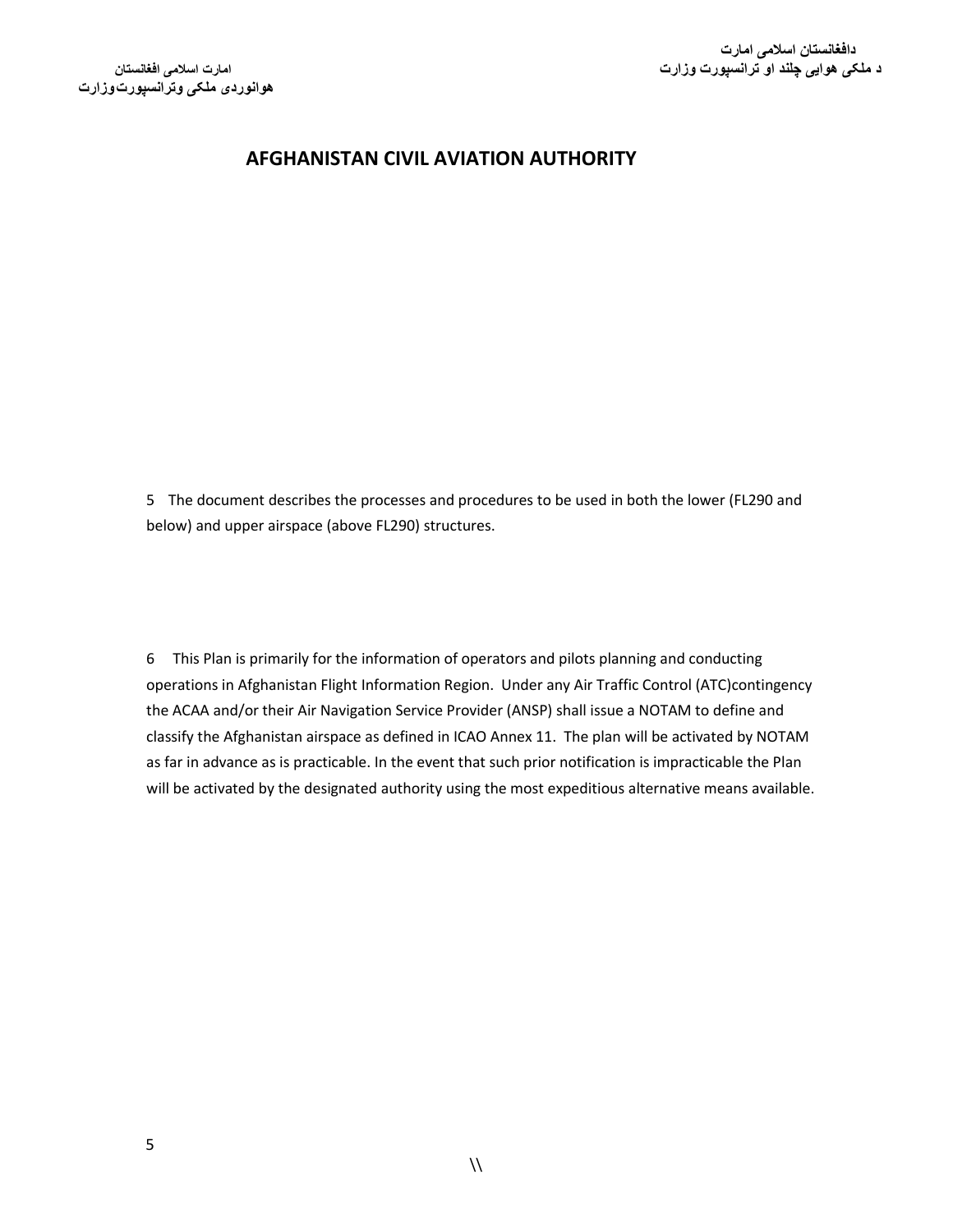# <span id="page-5-0"></span>RECORD OF AMENDMENTS

| <b>Amendment</b><br><b>Number</b> | <b>Effective</b><br><b>Date</b> | <b>Date</b><br><b>Entered</b> | <b>Entered By</b> | Paragraph /<br>Reference  |
|-----------------------------------|---------------------------------|-------------------------------|-------------------|---------------------------|
| 1.0                               | 15-Dec-2018                     | 15-Nov-2018                   | <b>ACAA</b>       | 4,6/4,7/4,8               |
| $1.1\,$                           | 15-Dec-2018                     | 15-Nov-2018                   | <b>ACAA</b>       | 5,2                       |
| 1.2                               | 15-Dec-2018                     | 15-Nov-2018                   | <b>ACAA</b>       | Appendix A, Page 1.       |
| 2.1                               | 21-May-2021                     | 21-Apr-2021                   | <b>ACAA</b>       | Appendix A, ACAA<br>Logos |
| 3.0                               | 30-May-2022                     | 17-May-2202                   | <b>ACAA</b>       |                           |
|                                   |                                 |                               |                   |                           |
|                                   |                                 |                               |                   |                           |
|                                   |                                 |                               |                   |                           |
|                                   |                                 |                               |                   |                           |
|                                   |                                 |                               |                   |                           |
|                                   |                                 |                               |                   |                           |
|                                   |                                 |                               |                   |                           |
|                                   |                                 |                               |                   |                           |
|                                   |                                 |                               |                   |                           |
|                                   |                                 |                               |                   |                           |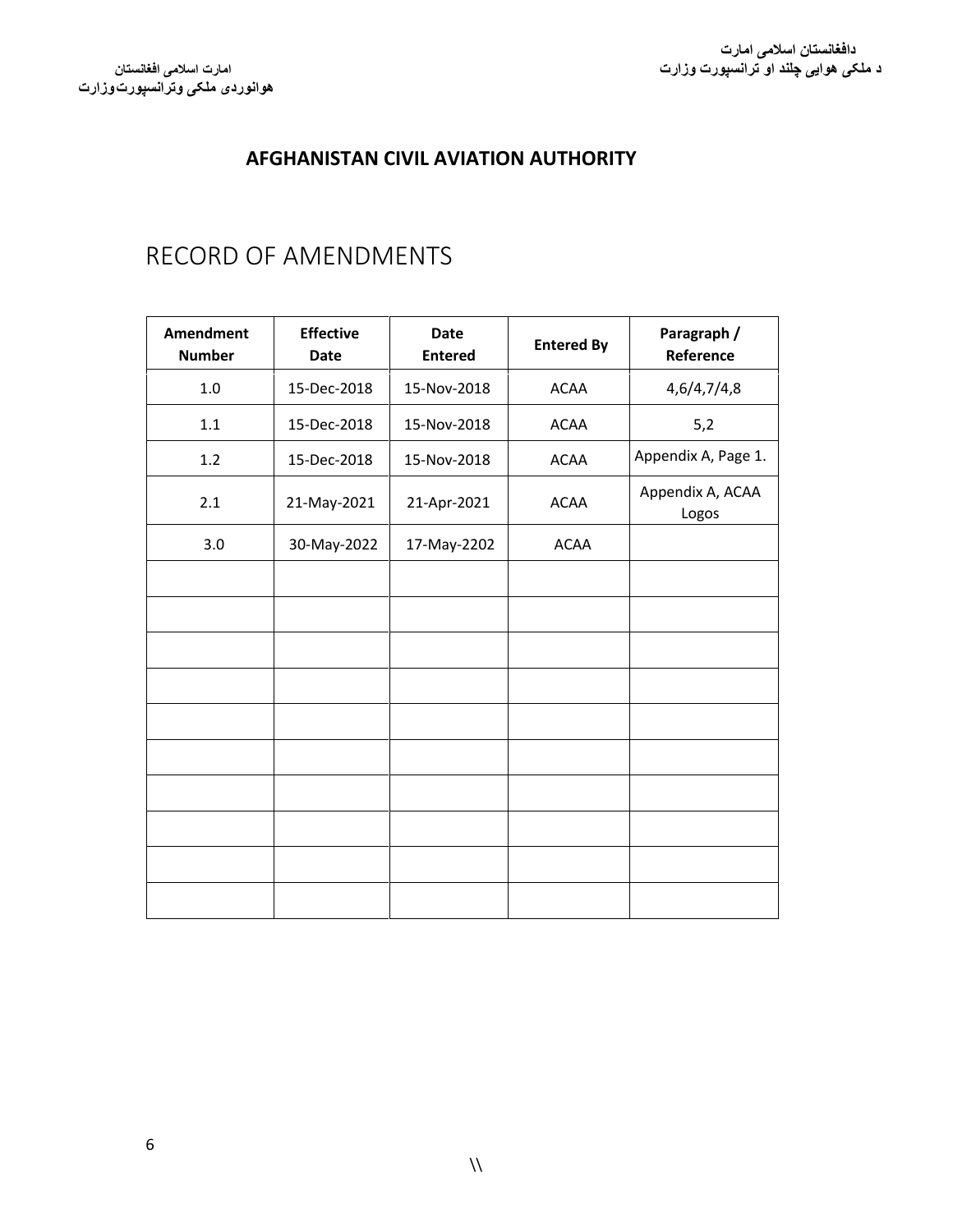**هوانوردی ملکی وترانسپورتوزارت**

### **AFGHANISTAN CIVIL AVIATION AUTHORITY**

#### KABUL FIR ATM CONTINGENCY PLAN

#### <span id="page-6-1"></span><span id="page-6-0"></span>1 OBJECTIVE

1.1 The Air Traffic Management (ATM) Contingency Plan for the Kabul FIR details arrangements to ensure the continued safety of air navigation in the event of disruption of air traffic services in the Kabul FIR in accordance with ICAO Annex 11 ─ *Air Traffic Services.* The Contingency Plan provides the ATS procedures and contingency route structure using published ATS routes where practicable that will allow aircraft operators to transit the Kabul FIR during periods of limited or no ATS.

1.2 This contingency plan is intended to provide alternative facilities and services to those provided for in the regional air navigation plan (and/or AIP Afghanistan) when those facilities and services are temporarily not available. The following contingency arrangements are therefore temporary in nature and remain in effect only until the affected services and facilities are reactivated.

*Note: — In line with guidance provided in the* ASIA/PACIFIC REGION ATM CONTINGENCY PLAN*, re-activation will be conducted as part of a coordinated recovery with adjacent ATS units in order to avoid ad hoc recovery actions that place aircraft and/or the service provided by adjacent ATS units in an unsafe or unmanageable situation*.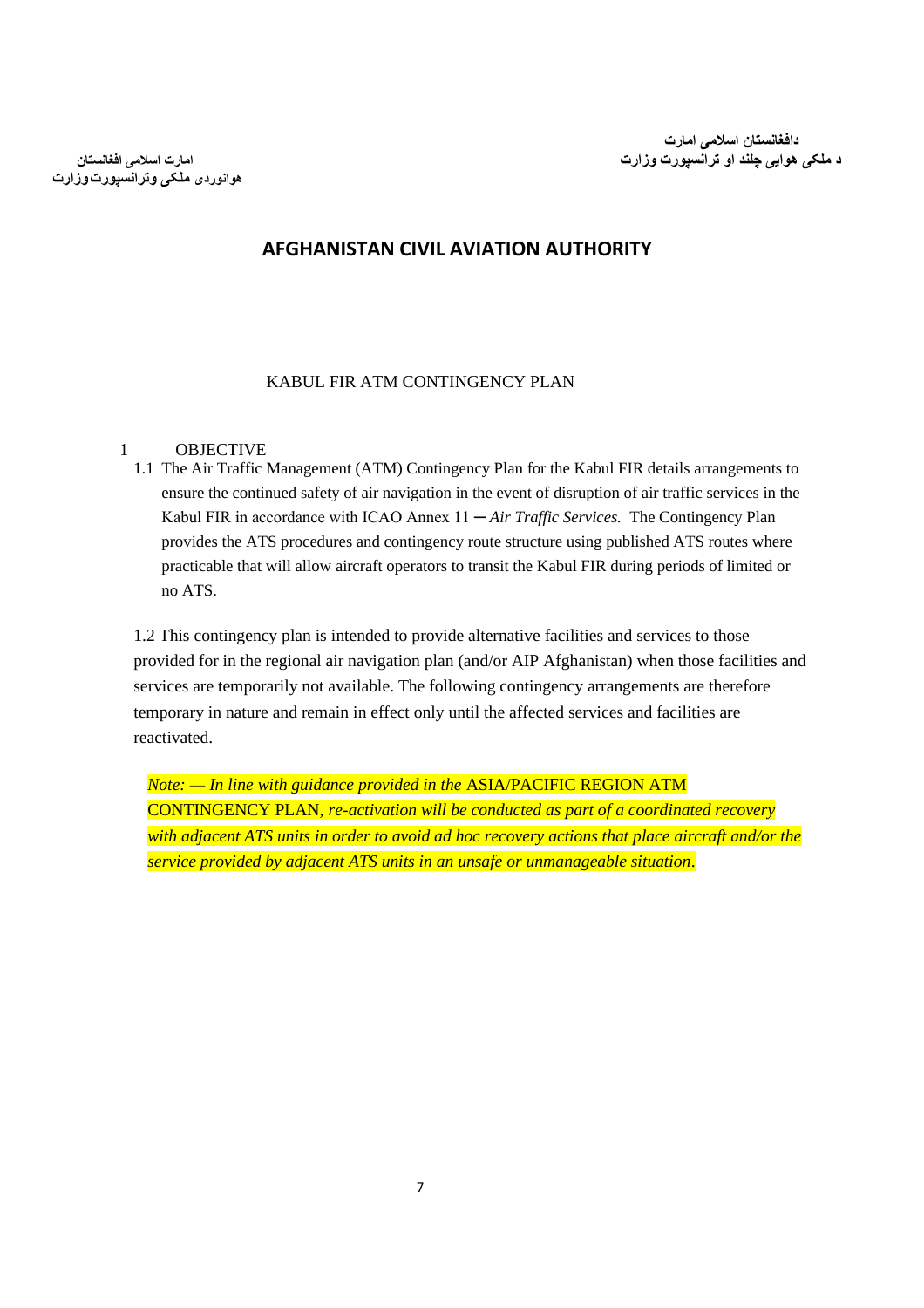**هوانوردی ملکی وترانسپورتوزارت**

### **AFGHANISTAN CIVIL AVIATION AUTHORITY**

<span id="page-7-0"></span>2 ATS UNITS, CENTRES, STATES AND FIRS AFFECTED

2.1 In the event that the Afghanistan Civil **Aviation** Authority activates this Contingency Plan, the civil aviation authorities of the Karachi, Lahore, Islamabad, Dushanbe, Samarkand, Turkmenabad, and Tehran FIRs will be notified in accordance with the Letter of Agreement. The adjacent Flight Information Regions (FIRs) directly affected by this Contingency Plan are as follows:

#### **a) Pakistan**

- I. Karachi FIR (Karachi ACC)
- II. Lahore FIR (Lahore ACC, Islamabad ACC)
- **b) Iran**
- I. Tehran FIR (Tehran ACC)
- **c) Tajikistan** 
	- I. Dushanbe FIR (Dushanbe ACC)
- **d) Uzbekistan** 
	- I. Samarkand FIR (Samarkand ACC)
- **e) Turkmenistan** 
	- I. Turkmenabad FIR (Turkmenabad ACC)

2.2 The contact details of the civil aviation authorities, organizations and ATS units are contained in **Appendix A**. These details should be regularly reviewed, and relevant information provided to the ACAA as soon as practicable.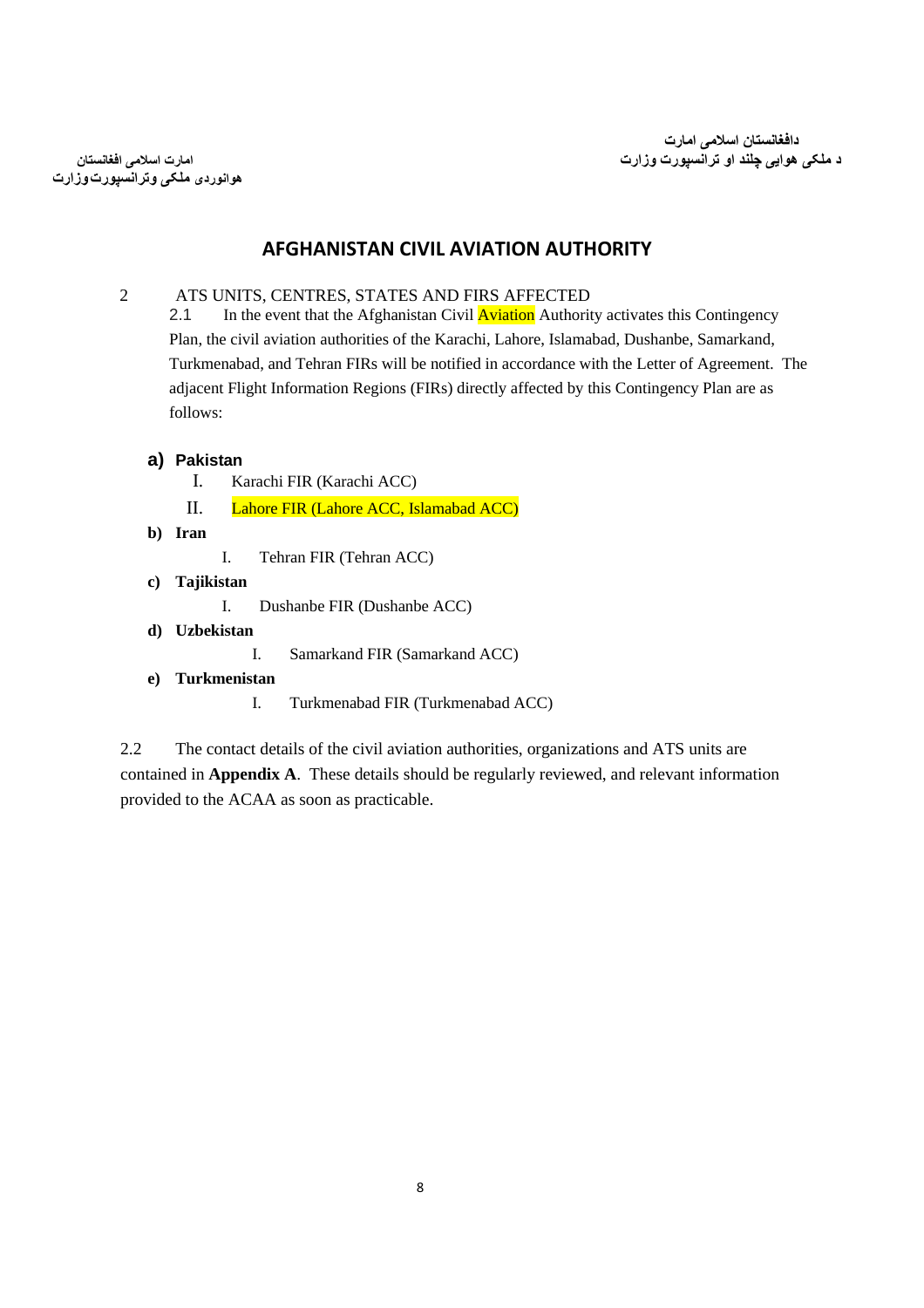**هوانوردی ملکی وترانسپورتوزارت**

### **AFGHANISTAN CIVIL AVIATION AUTHORITY**

#### <span id="page-8-0"></span>3 MANAGEMENT OF THE CONTINGENCY PLAN

3.1 The following arrangements have been put in place to ensure that the management of the Contingency Plan provides for international and domestic flights to proceed in a safe and orderly fashion through the Kabul FIR.

#### **Central Coordinating Committee**

3.2 In line with guidance provided in the ASIA/PACIFIC REGION ATM CONTINGENCY PLAN, as soon as practicable in advance of, or after a contingency event has occurred, the ACAA shall convene the Central Coordinating Committee (CCC) comprised of representatives from:

- a) Director General of Civil Aviation.
- b) Deputy of operation
- c) GM of Air Navigation Service Provider.
- d) Director of ATM.
- e) Head of AIS
- f) Afghan security forces Senior Representative.
- g) Air Space User representative/s.
- h) Director of Airports.
- i) Senior Representative of Afghan Meteorological Department.
- j) Kabul FIC Manager.

3.3 The CCC shall oversee the conduct of the Contingency Plan and order to maintain and /or restoration of ATS. The terms of reference for the CCC will be determined by the ACAA.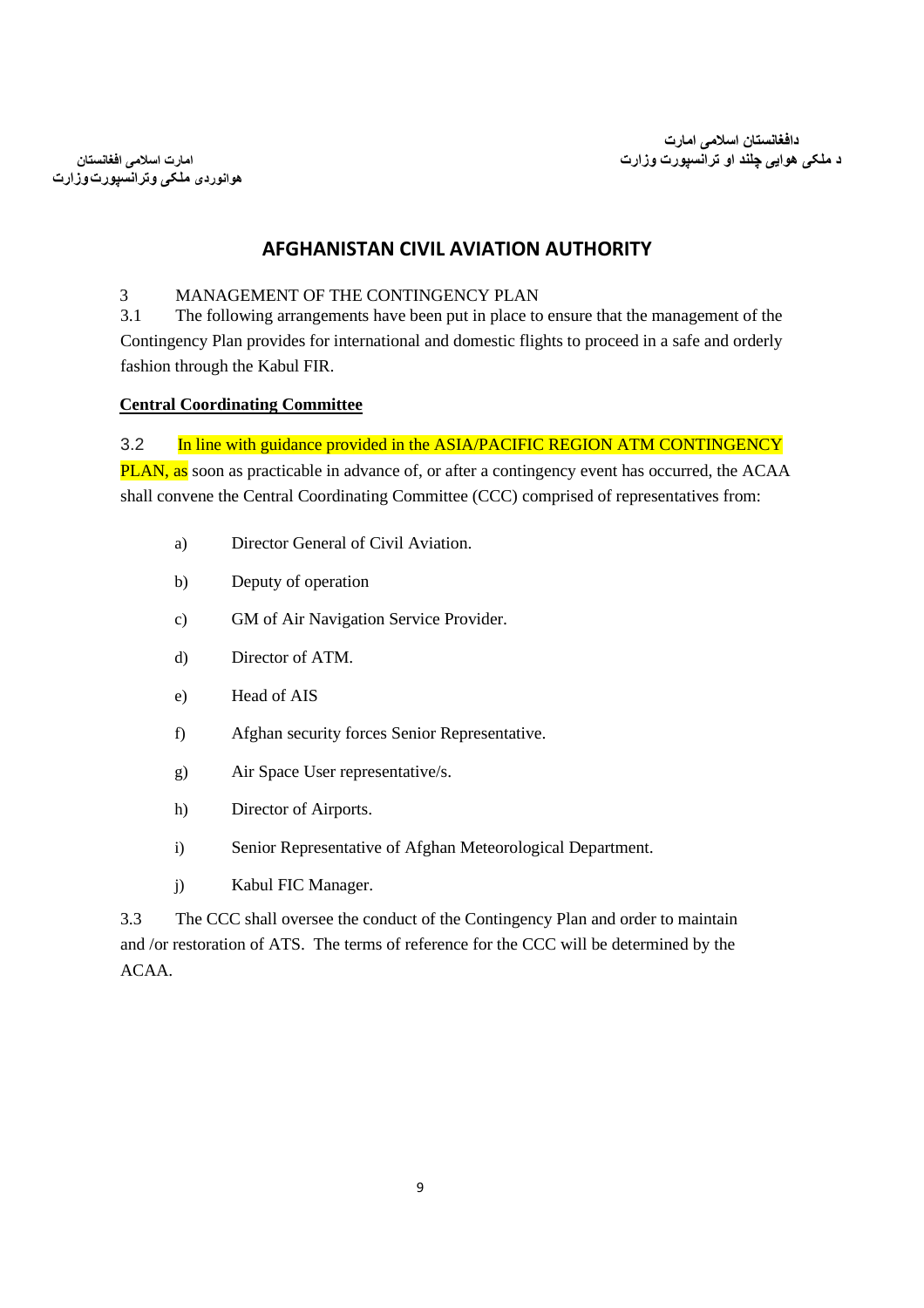**هوانوردی ملکی وترانسپورتوزارت**

### **AFGHANISTAN CIVIL AVIATION AUTHORITY**

#### <span id="page-9-0"></span>4 ROUTE AND FLIGHT LEVEL STRUCTURE

4.1 In the event of disruption of the ATC services provided by Kabul ACC, and Kabul Flight Information Region becomes uncontrolled, contingency routes will be specified to ensure safety of flight and to facilitate limited flight operations commensurate with the prevailing conditions. Existing ATS routes form the basis of the contingency routes to be used, and a flight level allocation scheme (FLAS) introduced to minimize potential points of conflict and to limit the number of aircraft operating simultaneously in the system under reduced air traffic services.

4.2 The contingency route structure is detailed in **figure 1** and **figure 2**. Additional contingency routes may be developed by the CCC and promulgated by NOTAM as and when circumstances require, such as in the case of volcanic ash cloud, radioactive cloud, or severe weather event.

4.3 It is expected that civil air traffic from adjacent countries from the same entry points will be separated upon entering Kabul FIR per existing agreements.

4.4 Departing aircraft's horizontal (timing/miles) and/or vertical separation, according to the aircraft's route of flight based, will be managed by terminal air traffic facility.

#### **Lower Airspace Arrangement**

4.5 The objective of this lower airspace arrangement is to de-conflict civil aviation operations.

4.6 Kabul has radar approach control will provide radar surveillance advisory services in their designated airspace. Mazar-e-Sharif and Herat currently provide nonradar approach advisory services. Refer to the Afghan Aeronautical Information Publication for details. Civil Flights: While outside terminal-controlled airspace, civilian flights shall operate at their last assigned altitude, except that all climb and descent to facilitate arrival and departure within the Kabul FIR should be carried out well to the right of track except for arriving or departing traffic while operating below MSA on published instrument flight procedures. Pilots are responsible at all times for terrain clearance. Civil Flights shall operate in accordance with the following allocation scheme: along ATS routes in the low-level airspace structure and make traffic information by aircraft (TIBA) position reports in accordance with ICAO procedures and format on frequency 125.2MHz. The following airways are available bi-directionally:

- a) PAMTU V390 SAKUX
- b) SAKUX V338 TAPIS
- c) GADER A453 TAPIS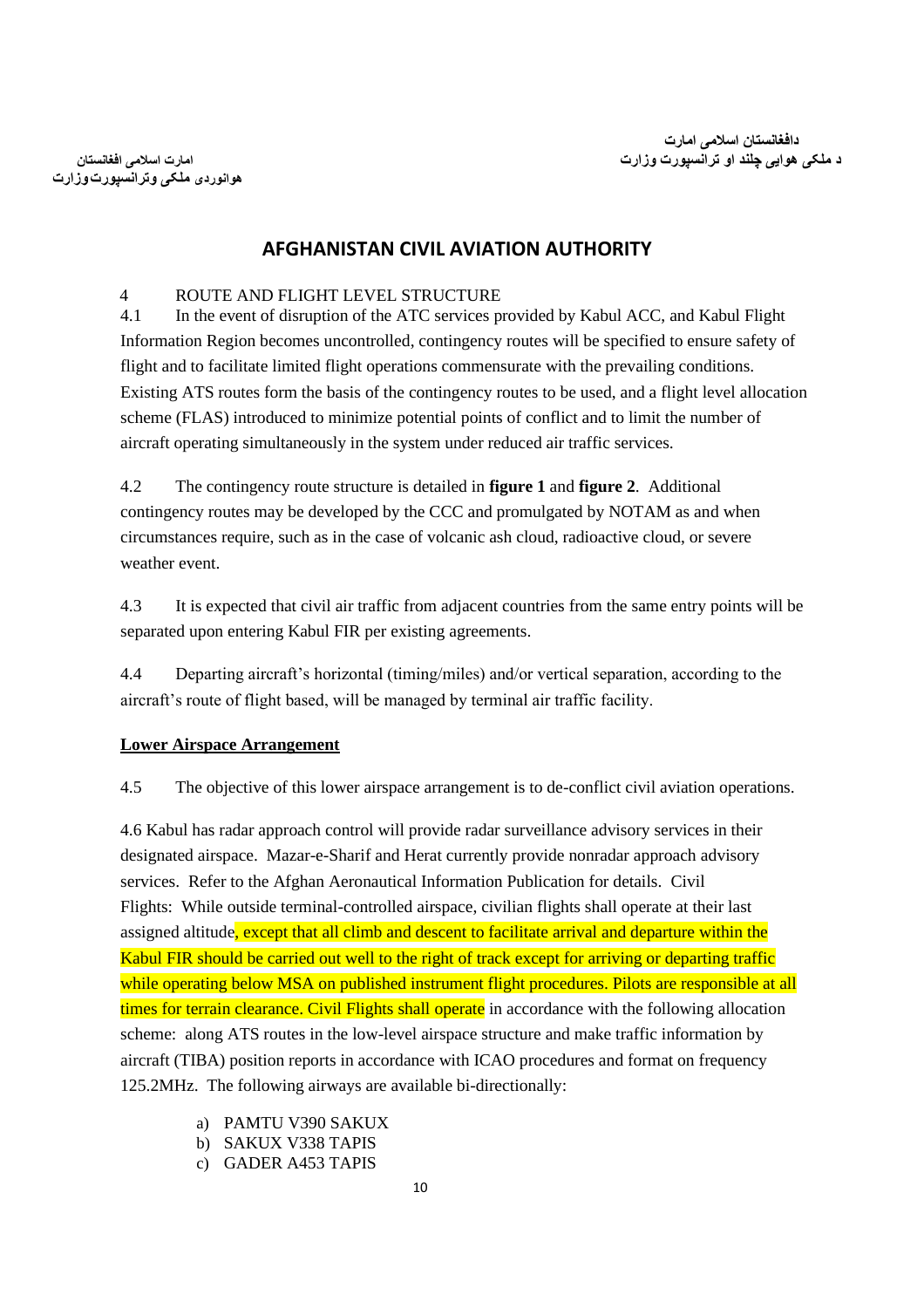**هوانوردی ملکی وترانسپورتوزارت**

### **AFGHANISTAN CIVIL AVIATION AUTHORITY**

- d) BUDBO G206 TAPIS
- e) LAJAK M696 TAPIS
- f) TAPIS M696 LEMOD
- g) TAPIS V876 ALKIB V848 PINAX
- h) PAROD M375 BOTAN
- i) SERKA V390 PAROD
- j) AMDAR A454 TAPIS
- k) SAKUX V717 OLDEX
- l) SAKUX V390 PAROD
- m) RANRU Z627 BUDBO
- n) RIMPA G202 PAROD

4.7 Military Flights: shall have the approval of ACAA.

4.8 Military Flights: While outside military-controlled airspace, military flights shall operate at their last assigned altitude in accordance with the following allocation scheme FL200-FL220 and offset 5 NM to the right along ATS routes and make TIBA position reports in accordance with ICAO procedures and format on frequency 125.2MHz. The following airways are available bi- directionally:

- a) PAMTU V390 SAKUX
- b) SAKUX V338 TAPIS
- c) GADER A453 TAPIS
- d) BUDBO G206 TAPIS
- e) LAJAK M696 TAPIS
- f) TAPIS M696 LEMOD
- g) TAPIS V876 ALKIB V848 PINAX
- h) PAROD M375 BOTAN
- i) SERKA V390 PAROD
- j) AMDAR A454 TAPIS
- k) SAKUX V717 OLDEX
- l) SAKUX V390 PAROD
- m) RANRU Z627 BUDBO
- n) RIMPA G202 PAROD

Military Flights for Low air route: FL200-FL220. Military Flights for high air routes: 0nly FL300.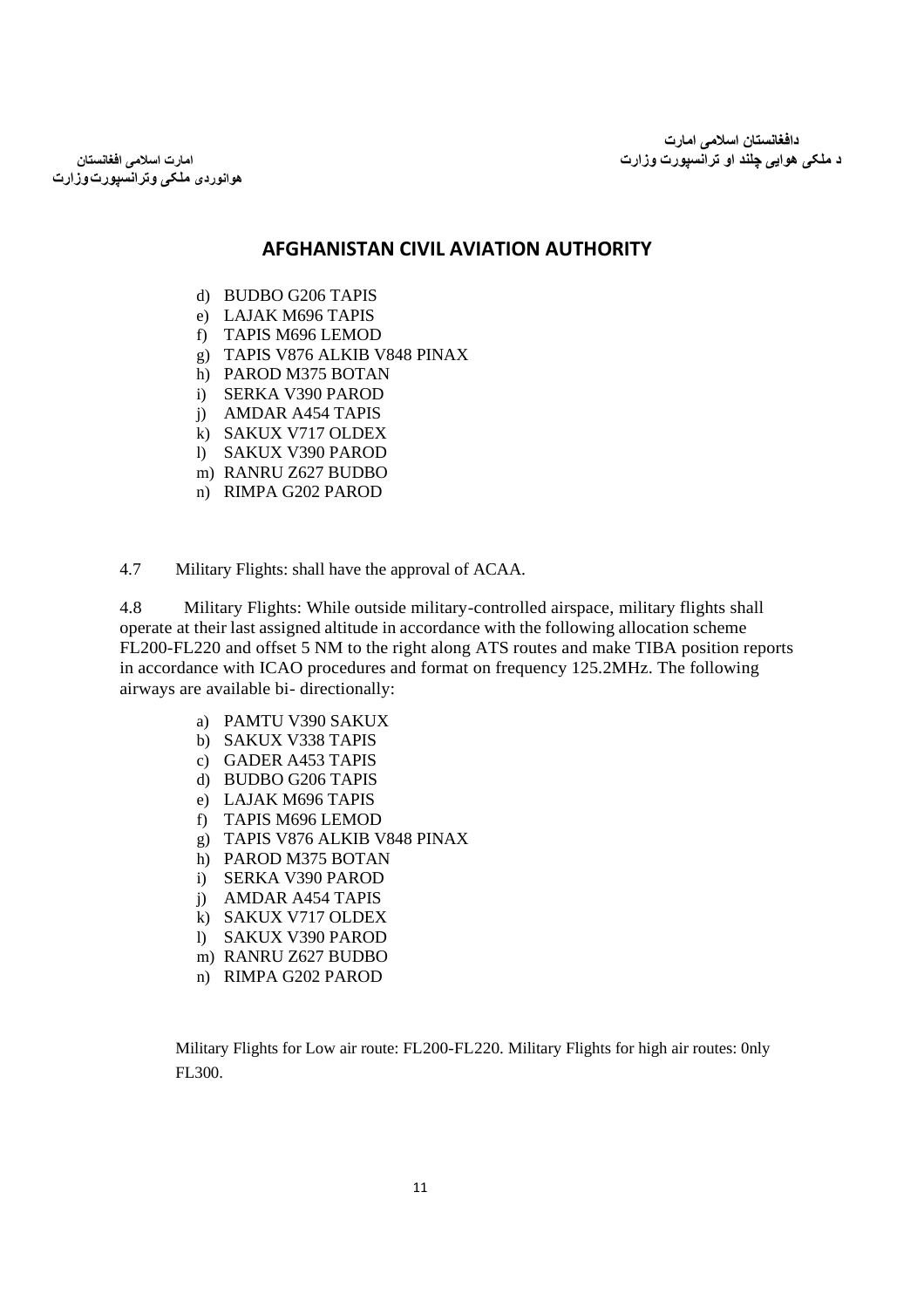**امارت اسالمی افغانستان هوانوردی ملکی وترانسپورتوزارت**

#### UZBEKUSTAN **KABUL FIR** TA-JUKISTANI **LOW AIR ROUTES DUSHANBE FIR** PINAX MDAR TURKIMENISTAN **XARDO OLDEX**  $QLM$ **SOTRI TURKMENBAT FIR UKMUS BOTAN** LEMOD **ALKTR DOSH ALMOL** SERGO UPON PAMTU DAXUP VUSAR VUVEN  $V33$ **KALOT KULTA SIBLO** SAKU  $SAPSA$ NEVIV A GIDOG **INDIA PUTAR** NOLEX LAJAK **LAHORE FIR** PATOX **IKAD BURTA DUDEG** SELPI OTSI DAR **KUNAN** PAROD G202 RIMPA VUSIP  $\sim$ **ADLOR FARGETANI TEHRAN FIR** COVIT VACUI  $q_{\text{DAS}}$ BUDBO 660 Figure 1 RANRU OGOGO SERKA **KARACHI FIR** AY CLOS GADER **NOT FOR NAVIGATION**

### **AFGHANISTAN CIVIL AVIATION AUTHORITY**

**Figure 1**: Lower Airspace Structure: FL160 up to and including FL290.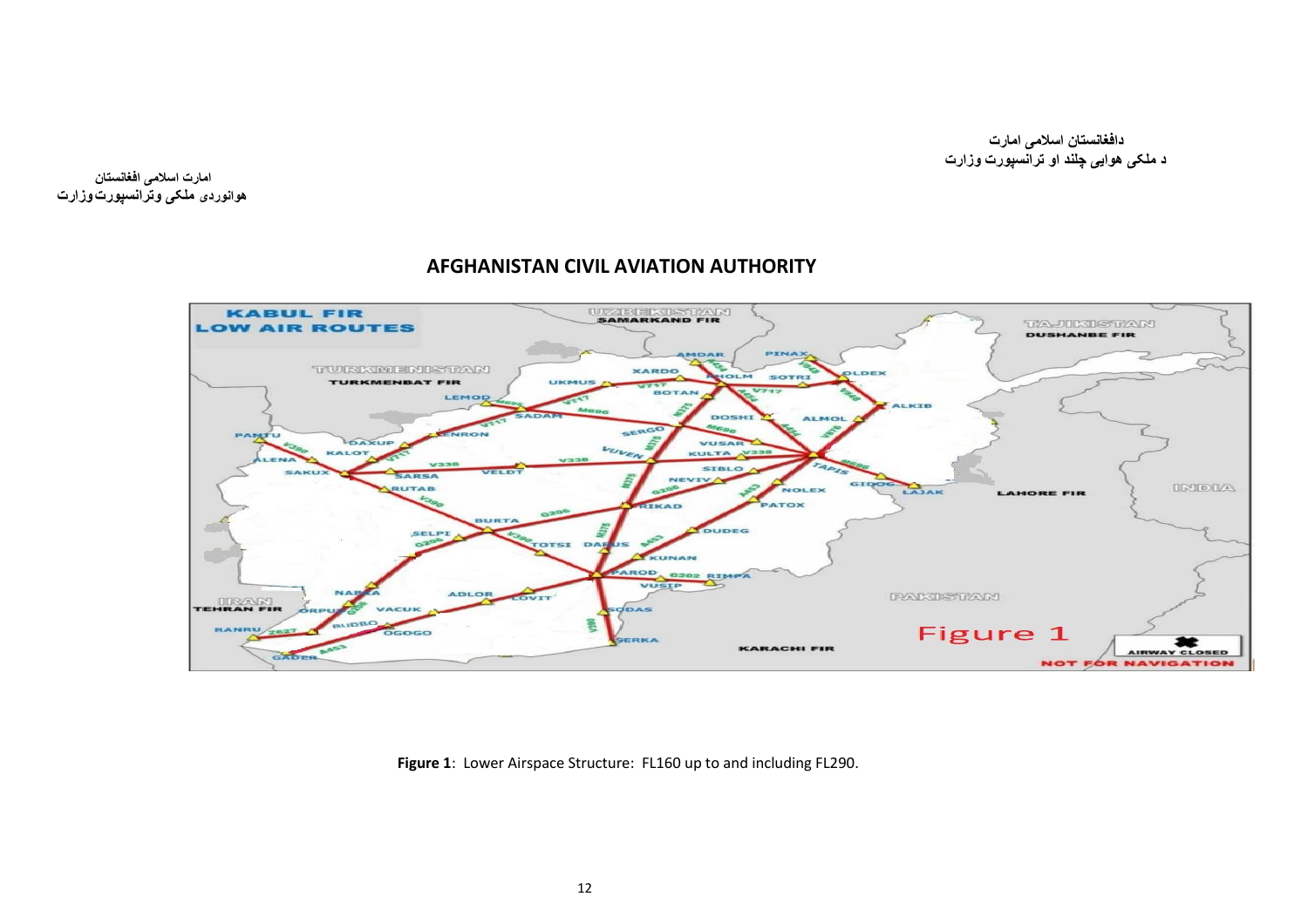**امارت اسالمی افغانستان هوانوردی ملکی وترانسپورتوزارت**

### **AFGHANISTAN CIVIL AVIATION AUTHORITY**

Note: Aircraft entering from IRAN to GADER shall follow A453 route and coordinate with **Karachi** FIR, Aircraft entering from IRAN on RANRU Z627 after BUDBO shall follow G206 route.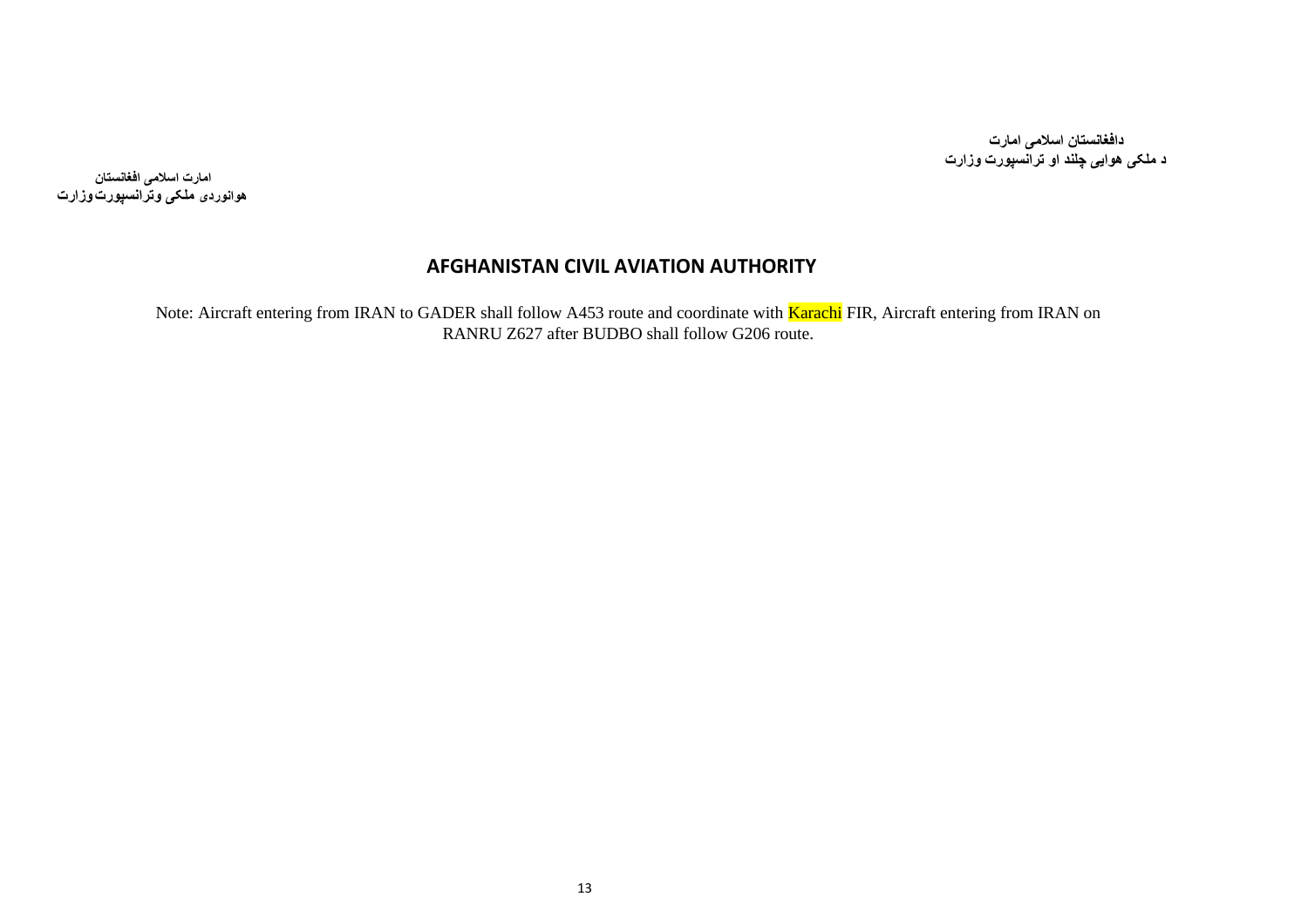**امارت اسالمی افغانستان هوانوردی ملکی وترانسپورتوزارت**

### **AFGHANISTAN CIVIL AVIATION AUTHORITY**

#### Upper Airspace FL300 – FL510

4.9 FL300 reserved for military operations in upper airspace.

4.10 Aircraft will be required to operate on one of the following **bi-direction laterally** deconflicted routes:

- a) FIRUZ P500 MOTMO (12NM ATS route portion delegated to Dushanbe ACC).
- b) SOKAM UL333 SERKA.
- c) PAMTU P628 ASLUM.
- d) RANAH L750 BIROS.
- e) LEMOD N644 DOBAT.
- f) AMDAR M875 TAPIS L509 LAJAK.

*Note 1: P500 is delegated to Tajikistan to manage under normal operations.*

*Note 2: As required, a NOTAM may be issued reserving FL300 for military operations.* 

*Note 3: All available tracks are laterally separated by a minimum of 50 NM to avoid altitude coordination or Flight Level Allocation requirements. Altitudes are assigned based on proper altitude for direction of flight (even Flight Levels for Westbound flights, odd Flight Levels for Eastbound flights.)* 

4.11 Activation of the contingency ATS routes will be by NOTAM. It is noted that international operators may elect to avoid the Kabul FIR. However, it is intended that the contingency routes within Kabul FIR will remain available for international traffic.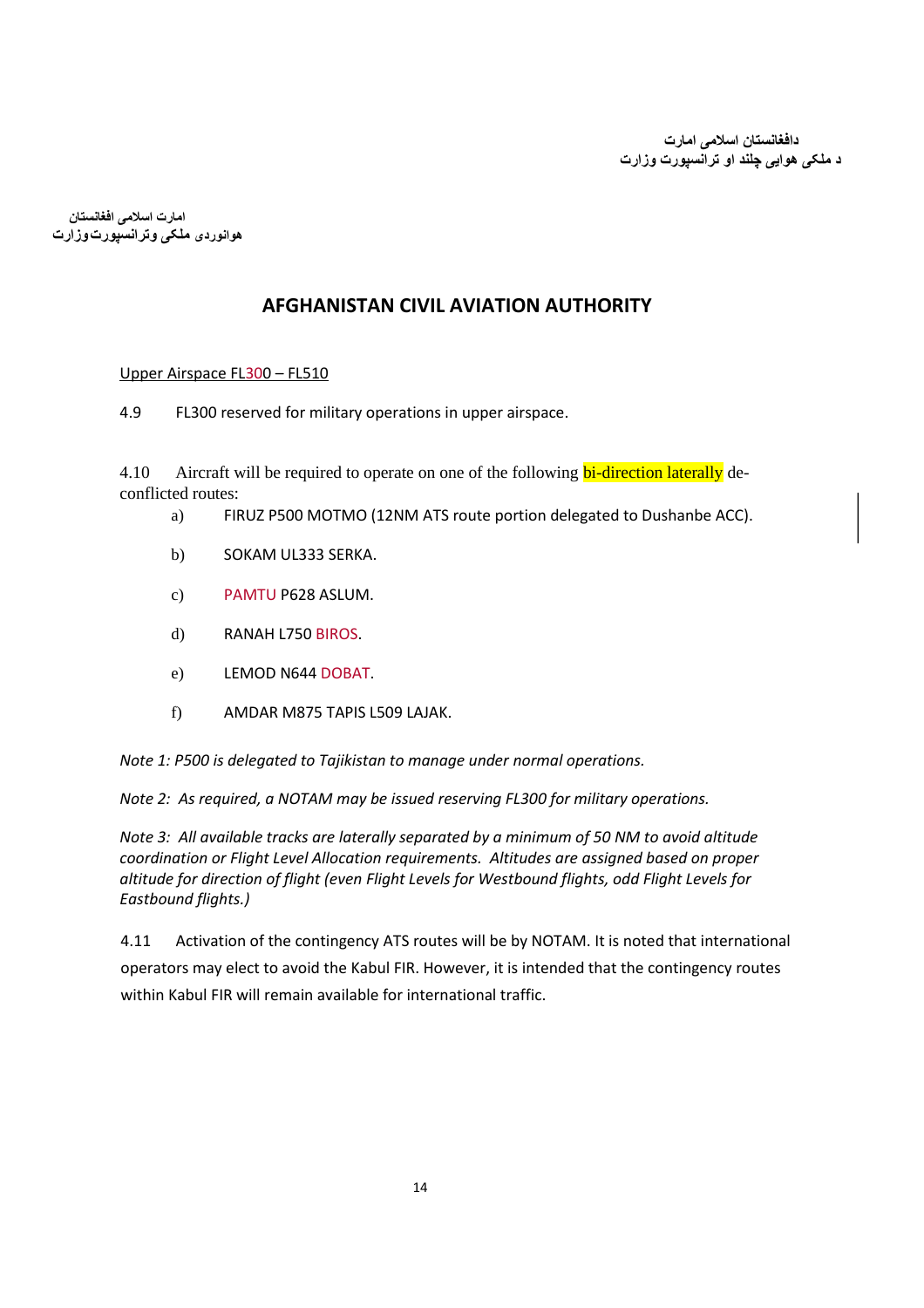**امارت اسالمی افغانستان هوانوردی ملکی وترانسپورتوزارت**

### **AFGHANISTAN CIVIL AVIATION AUTHORITY**



**Figure 2**: Upper Airspace route Structure (in blue)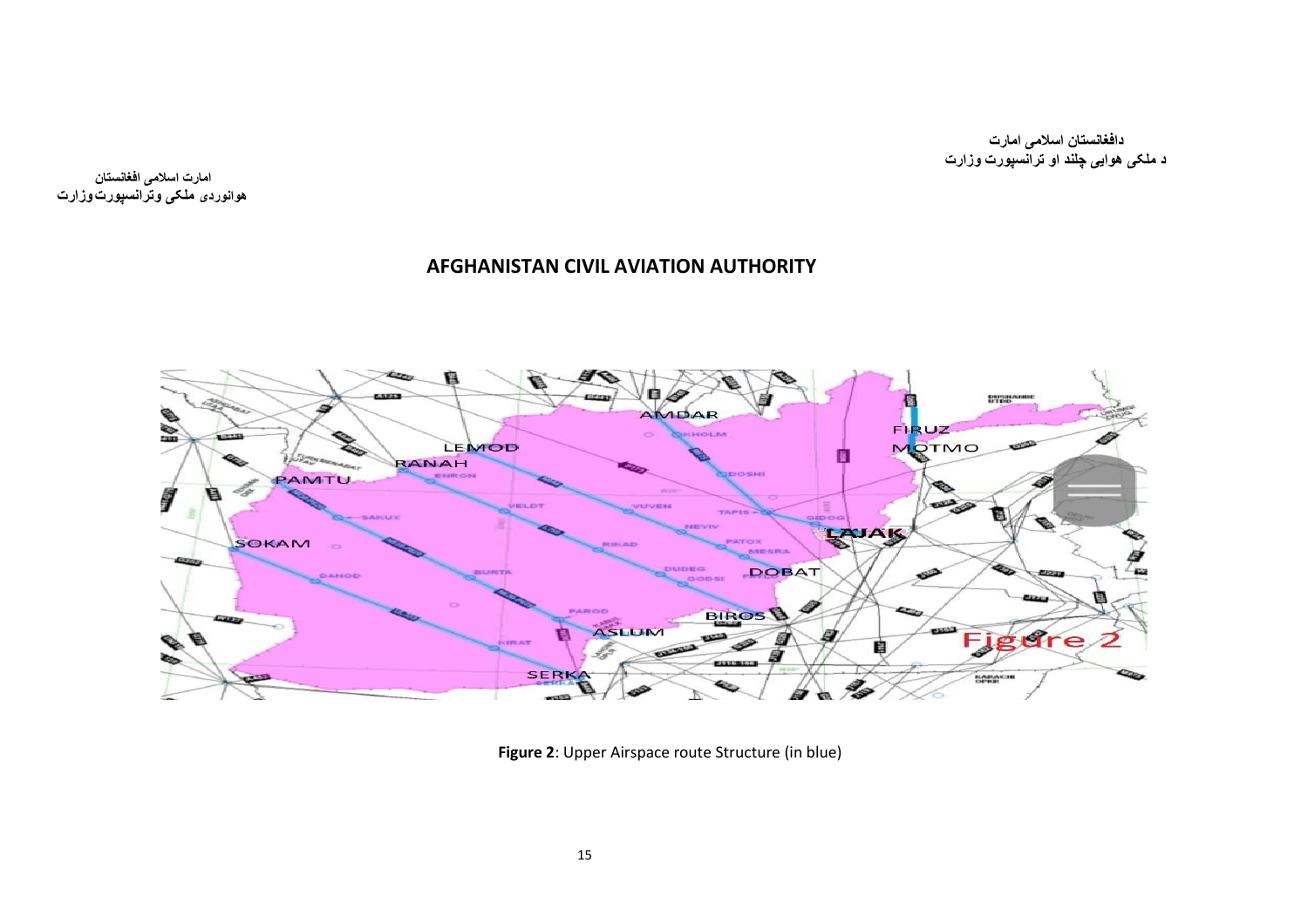## **5 AIR TRAFFIC MANAGEMENT AND CONTINGENCY PROCEDURES**  NOTAM

5.1 In the event that ATC cannot be provided within the Kabul FIR, a NOTAM shall be issued indicating the following:

- a) Time and date of the contingency measure's commencement.
- b) Airspace available for landing and over flying traffic and airspace to be avoided.
- c) Details of the facilities and services available or not available and any limits on ATS provision (e.g., ACC, APPROACH, TOWER, and FIS), including an expected date of restoration of services if available.
- d) Information on the provisions made for alternative services.
- e) ATS contingency routes.
- f) Any special procedures and actions to be followed by pilots.
- g) Any other details useful for flight safety.

#### 5.2

#### **Template NOTAM Text:**

#### **FOR FLIGHTS CROSSING THE KABUL FIR WITHOUT LANDING (OVERFLIGHTS).**

#### REROUTING TO AVOID THE KABUL FIR IS HIGHLY RECOMMENDED

WHERE OPERATION WITHIN THE KABUL FIR IS NECESSARY OR UNAVOIDABLE ALL FIGHTS SHALL COMPLY WITH THE PROCEDURES LISTED BELOW EXCEPT WHERE DEVIATION FROM THESE PROCEDURES IS NECESSARY TO MAINTAIN FLIGHT SAFETY:

1) ATS NOT AVAILABLE IN THE KABUL FIR.

2) AIS INCLUDING NOTAM SERVICE NOT AVAILABLE IN THE KABUL FIR. INFORMATION ON THE AVAILABILITY OF CONTINGENCY NOTAMS AND OTHER RELEVANT CONTINGENCY INFORMATION MAY BE FOUND ON THE ICAO ASIA PACIFIC REGIONAL OFFICE AFGHANISTAN ATM CONTINGENCY 2021 WEB PAGE AT

LOWERCASE WWW.ICAO.INT/APAC/PAGES/DEFAULT.ASPX3) PILOTS IN COMMAND AND/OR AIRCRAFT OPERATORS ARE SOLELY RESPON

SIBLE FOR SAFETY AND SECURITY ASSESSMENT FOR ANY PLANNED OPERATIONS IN THE KABUL FIR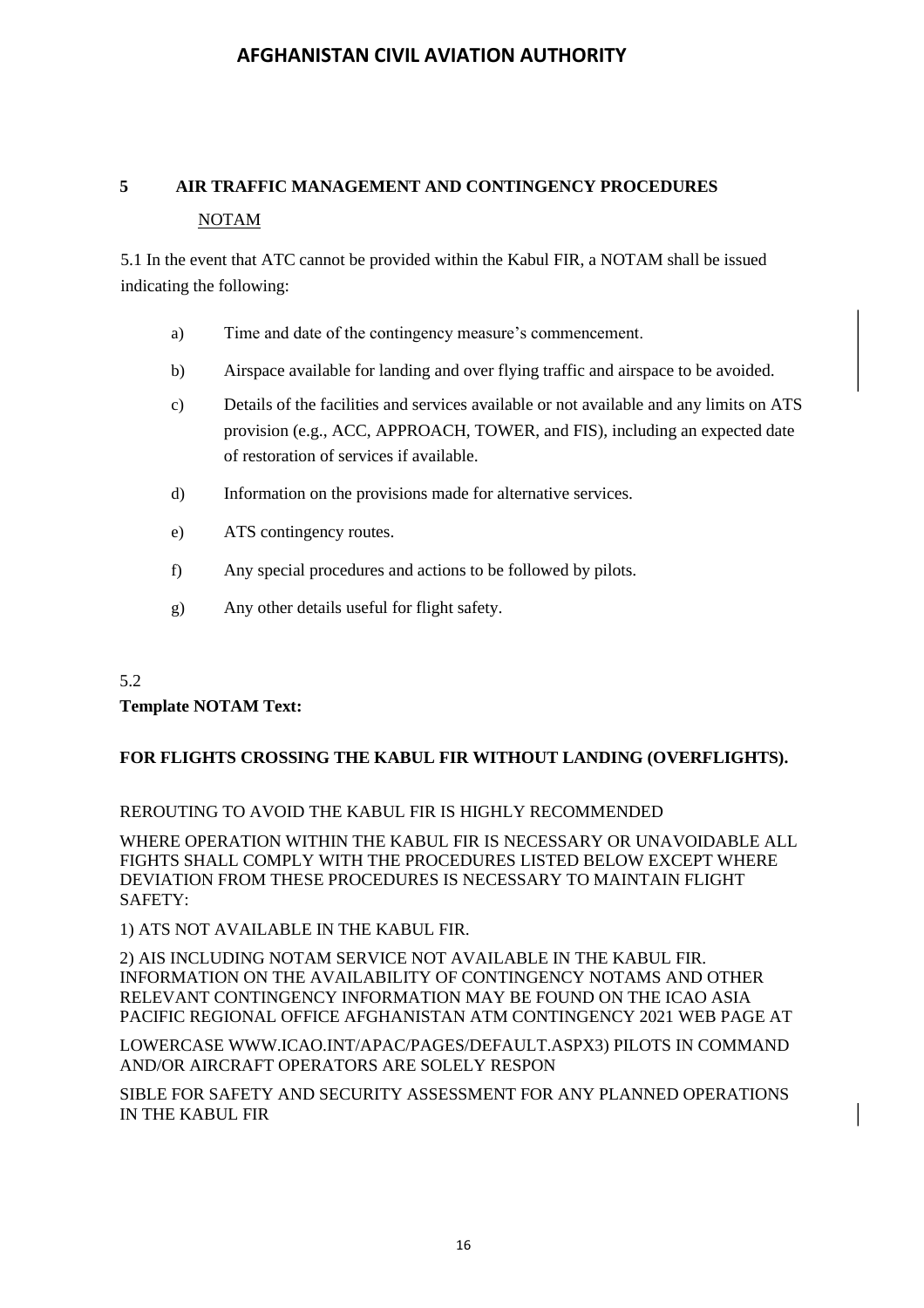4) NORMAL ATS COMMUNICATIONS AND TRANSFER OF CONTROL PROVIDED BY TAJIKISTAN UNDER A PRE-EXISTING AIRSPACE DELEGATION IS AVAILABLE ON THE FOLLOWING ROUTE ONLY:

I) FIRUZ P500 MOTMO.

5) EXCEPT IN THE CASE OF FLIGHTS OPERATING FIRUZ P500 MOTMO PILOTS ARE RESPONSIBLE AT ALL TIMES FOR SEPARATION FROM OTHER TRAFFIC

6) SSR TRANSPONDERS SHALL BE OPERATED AT ALL TIMES. FLIGHTS ENTERING THE KABUL FIR SHALL CONTINUE TO SQUAWK THE LAST ASSIGNED SSR CODE.

FLIGHTS DEPARTING AERODROMES WITHIN THE KABUL FIR SHALL SQUAWK CODE A2000 UNTIL ASSIGNED A NEW CODE BY THE FIRST RELEVANT ATS UNIT

7) NAVIGATION AND ANTI-COLLISION LIGHTS SHALL BE DISPLAYED AT ALL TIMES

8) ALL FLIGHTS SHALL FLIGHT PLAN AND OPERATE VIA ATS ROUTES PUBLISHED IN AIP AFGHANISTAN EXCEPT WHEN POSITIONING FOR DESCENT OR CLIMBING AFTER DEPARTURE AS DESCRIBED BELOW

9) THE FOLLOWING ATS ROUTES DEFINED IN THE KABUL FIR ATM CONTINGENCY PLAN FOR USE BY FLIGHTS CROSSING THE KABUL FIR AT OR ABV FL300 ARE SEGREGATED BY NOT LESS THAN 50 NM:

- I) SOKAM UL333 SERKA
- II) PAMTU N636 PAROD P628 ASLUM
- III) RANAH L750 BIROS
- IV) LEMOD N644 DOBAT
- V) AMDAR M875 TAPIS L509 LAJAK

10) RADIO NAVIGATION AIDS IN THE KABUL FIR ARE NOT MONITORED AND MAY BE UNAVAILABLE OR FAIL AT ANY TIME. RNP 4 OR RNP 2 EN-ROUTE NAVIGATION CAPABILITY IS RECOMMENDED.

11) FLIGHTS MAY BE SUBJECT TO DELAYING ACTION PRIOR TO ENTERING THE KABUL FIR TO ENSURE 15 MINUTES LONGITUDINAL SPACING FROM PRECEDING TRAFFIC AT THE SAME LEVEL

12) FLIGHTS CROSSING THE KABUL FIR WITHOUT LANDING SHALL FLIGHT PLAN AND OPERATE AT OR ABOVE FL300

13) FLIGHTS OPERATING IN THE KABUL FIR SHALL MAINTAIN CRUISING FLIGHT LEVELS IN ACCORDANCE WITH THE TABLE OF CRUISING LEVELS IN ICAO ANNEX 2 APPENDIX 3. CRUISE CLIMB AND CRUISING IN BLOCK LEVELS IS NOT PERMITTED

14) NON-RVSM OPERATIONS ARE NOT PERMITTED ABOVE FL280

15) FLIGHTS ARRIVING AT OR DEPARTING FROM AERODROMES IN THE KABUL FIR SHALL FLIGHT PLAN AND OPERATE AT CRUISING LEVELS AT OR BELOW FL290. SEE SEPARATE NOTAM

16) FLIGHTS SHALL NOT CHANGE THEIR CRUISING FLIGHT LEVEL OR CRUISING IAS/MACH NUMBER WITHIN THE KABUL FIR EXCEPT IN CASE OF TRAFFIC AVOIDANCE OR EMERGENCY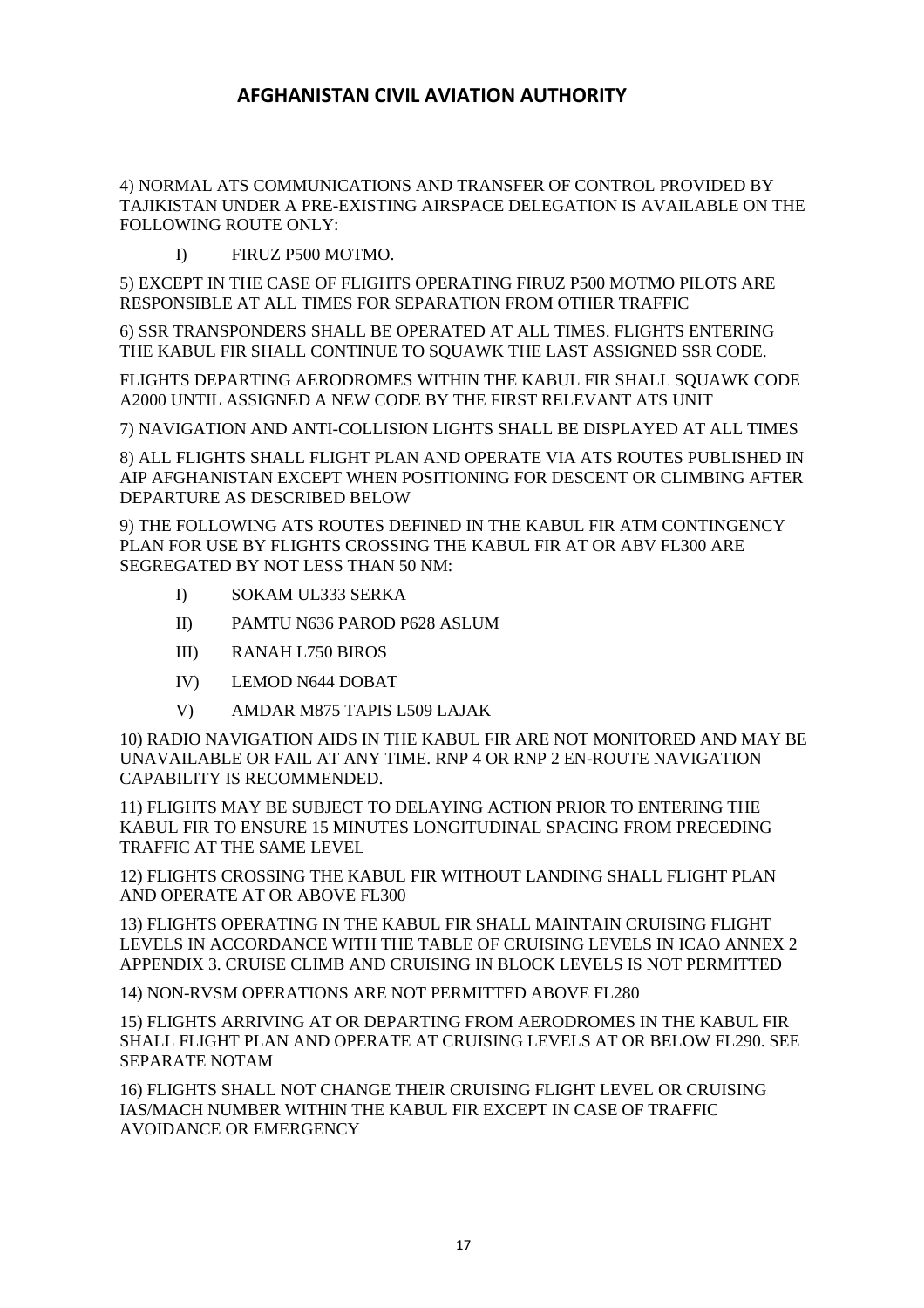17) IN THE EVENT OF EMERGENCY DESCENT THE PROCEDURES IN ICAO DOC 4444 PANS-ATM SECTION 15.1.4.2 APPLY EXCEPT THAT IN LIEU OF ADVISING ATS OF THE EMERGENCY DESCENT THE PILOT SHALL BROADCAST ON THE RELEVANT TIBA **FREQUENCY** 

18) ALL CLIMB AND DESCENT SHOULD BE CARRIED OUT WELL TO THE RIGHT OF TRACK.

19) PILOTS ARE RESPONSIBLE AT ALL TIMES FOR TERRAIN CLEARANCE

20) FLIGHTS OPERATING IN THE KABUL FIR AT OR ABOVE FL300 SHALL COMPLY WITH TIBA PROCEDURES DEFINED IN ICAO ANNEX 11 ATTACHMENT B USING FREQUENCY 125.2 MHZ. SEPARATE NOTAM ALSO DESCRIBES TIBA PROCEDURES

21) EXCEPT IN THE CASE OF FLIGHTS VIA FIRUZ P500 MOTMO ALL FLIGHTS CROSSING THE KABUL FIR SHALL CONTACT THE RELEVANT ACC IN THE NEXT FIR ENTERED NOT LESS THAN 15 MINUTES BEFORE THE FIR BOUNDARY POINT, OR IN ACCORDANCE WITH ANY OTHER REQUIREMENT SPECIFIED BY THE RELEVANT AUTHORITY FOR THAT FIR.

#### FOR DEPARTURE/ARRIVING FLIGHTS

FLIGHTS ARRIVING AT OR DEPARTING FROM AERODROMES IN THE KABUL FIR

ALL FLIGHTS ARRIVING AT OR DEPARTING FROM AERODROMES IN THE KABUL FIR SHALL COMPLY WITH THE PROCEDURES LISTED BELOW EXCEPT WHERE DEVIATION FROM THESE PROCEDURES IS REQUIRED TO MAINTAIN FLIGHT SAFETY

1) ATS NOT AVAILABLE IN THE KABUL FIR.

2) AIS INCLUDING NOTAM SERVICE NOT AVAILABLE IN THE KABUL FIR. INFORMATION ON THE AVAILABILITY OF CONTINGENCY NOTAMS AND OTHER RELEVANT CONTINGENCY INFORMATION MAY BE FOUND ON THE ICAO ASIA PACIFIC REGIONAL OFFICE AFGHANISTAN ATM CONTINGENCY 2021 WEB PAGE AT LOWERCASE WWW.ICAO.INT/APAC/PAGES/DEFAULT.ASPX

3) PILOTS IN COMMAND AND/OR AIRCRAFT OPERATORS ARE SOLELY RESPONSIBLE FOR SAFETY AND SECURITY ASSESSMENT FOR ANY PLANNED OPERATIONS IN THE KABUL FIR

4) PILOTS ARE RESPONSIBLE AT ALL TIMES FOR SEPARATION FROM OTHER TRAFFIC

5) SSR TRANSPONDERS SHALL BE OPERATED AT ALL TIMES. FLIGHTS ENTERING THE KABUL FIR SHALL CONTINUE TO SQUAWK THE LAST ASSIGNED SSR CODE. FLIGHTS DEPARTING AERODROMES WITHIN THE KABUL FIR SHALL SQUAWK CODE A2000 UNTIL ASSIGNED A NEW CODE BY THE FIRST RELEVANT ATS UNIT

6) NAVIGATION AND ANTI-COLLISION LIGHTS SHALL BE DISPLAYED AT ALL TIMES

7) ALL FLIGHTS SHALL FLIGHT PLAN AND OPERATE VIA ATS ROUTES PUBLISHED IN AIP AFGHANISTAN EXCEPT WHEN POSITIONING FOR DESCENT OR CLIMBING AFTER DEPARTURE AS DESCRIBED BELOW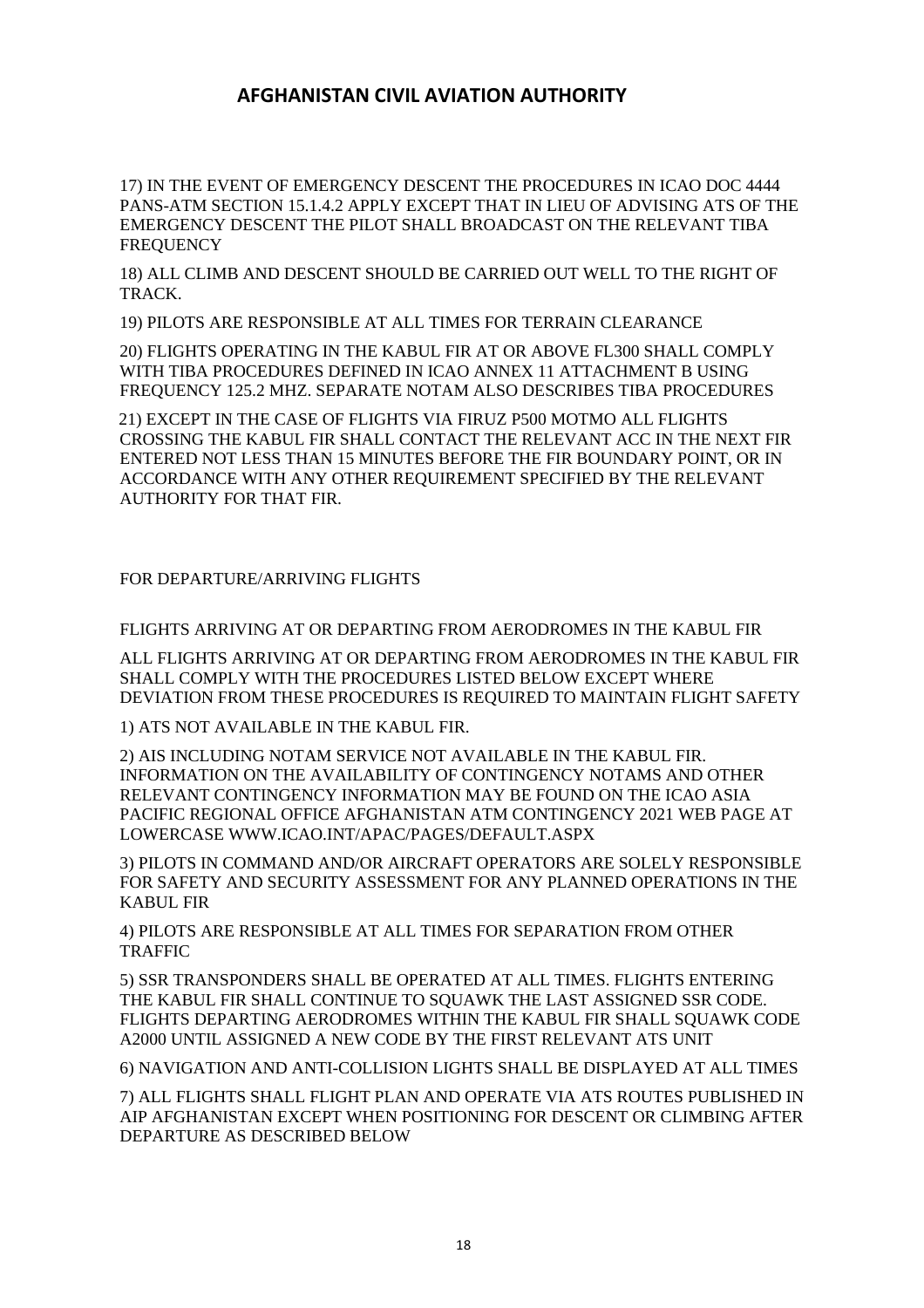8) RADIO NAVIGATION AIDS IN THE KABUL FIR ARE NOT MONITORED AND MAY BE UNAVAILABLE OR FAIL AT ANY TIME. RNP 4 OR RNP 2 EN-ROUTE NAVIGATION CAPABILITY AND RNAV RNP AND OR GNSS CAPABILITY AS PRESCRIBED IN PUBLISHED INSTRUMENT FLIGHT PROCEDURES IS RECOMMENDED.

9) FLIGHTS MAY BE SUBJECT TO DELAYING ACTION PRIOR TO ENTERING THE KABUL FIR TO ENSURE 15 MINUTES LONGITUDINAL SPACING FROM PRECEDING TRAFFIC

10) FLIGHTS ARRIVING AT OR DEPARTING FROM AERODROMES IN THE KABUL FIR SHALL FLIGHT PLAN AND OPERATE AT CRUISING FLIGHT LEVELS AT OR BELOW FL290

11) FLIGHTS OPERATING IN THE KABUL FIR SHALL MAINTAIN CRUISING FLIGHT LEVELS IN ACCORDANCE WITH THE TABLE OF CRUISING LEVELS IN ICAO ANNEX 2 APPENDIX 3. CRUISE CLIMB AND CRUISING IN BLOCK LEVELS IS NOT PERMITTED

12) NON-RVSM OPERATIONS AT F290 ARE NOT PERMITTED

13) FLIGHTS CROSSING THE KABUL FIR WITHOUT LANDING SHALL OPERATE AT FL300 OR ABOVE. SEE SEPARATE NOTAM

14) FLIGHTS SHALL NOT CHANGE THEIR CRUISING FLIGHT LEVEL OR CRUISING IAS/MACH NUMBER WITHIN THE KABUL FIR EXCEPT IN CASE OF TRAFFIC AVOIDANCE OR EMERGENCY

15) IN THE EVENT OF EMERGENCY DESCENT THE PROCEDURES IN ICAO DOC 4444 PANS-ATM SECTION 15.1.4.2 APPLY EXCEPT THAT IN LIEU OF ADVISING ATS OF THE EMERGENCY DESCENT THE PILOT SHALL BROADCAST ON THE RELEVANT TIBA **FREQUENCY** 

16) ALL CLIMB AND DESCENT SHOULD BE CARRIED OUT WELL TO THE RIGHT OF TRACK EXCEPT FOR ARRIVING OR DEPARTING TRAFFIC WHILE OPERATING BELOW MSA ON PUBLISHED INSTRUMENT FLIGHT PROCEDURES.

17) PILOTS ARE RESPONSIBLE AT ALL TIMES FOR TERRAIN CLEARANCE

18) FLIGHTS OPERATING IN THE KABUL FIR SHALL COMPLY WITH TIBA PROCEDURES DEFINED IN ICAO ANNEX 11 ATTACHMENT B AND DESCRIBED IN SEPARATE NOTAM USING THE FOLLOWING FREQUENCIES:

- I) OPERATIONS AT OR BELOW FL290 ON OR NORTH OF ATS ROUTE N644 118.3 MHZ; OR
- II) OPERATIONS AT OR BELOW FL290 SOUTH OF ATS ROUTE N644 120.9 MHZ; AND

III) ARRIVAL AND DEPARTURE OPERATIONS AS FOLLOWS.

i. KABUL OAKB - 120.6 MHZ

ii. MAZAR-E-SHARIF OAMS - 135.35 MHZ

iii. KANDAHAR OAKN - 125.5 MHZ

iv. HERAT OAHR 126.45 MHZ

19) IN ADDITION TO THE ABOVE-MENTIONED TIBA BROADCASTS PILOTS SHALL BROADCAST THEIR INTENTIONS INCLUDING RUNWAY, DEPARTURE TRACK AND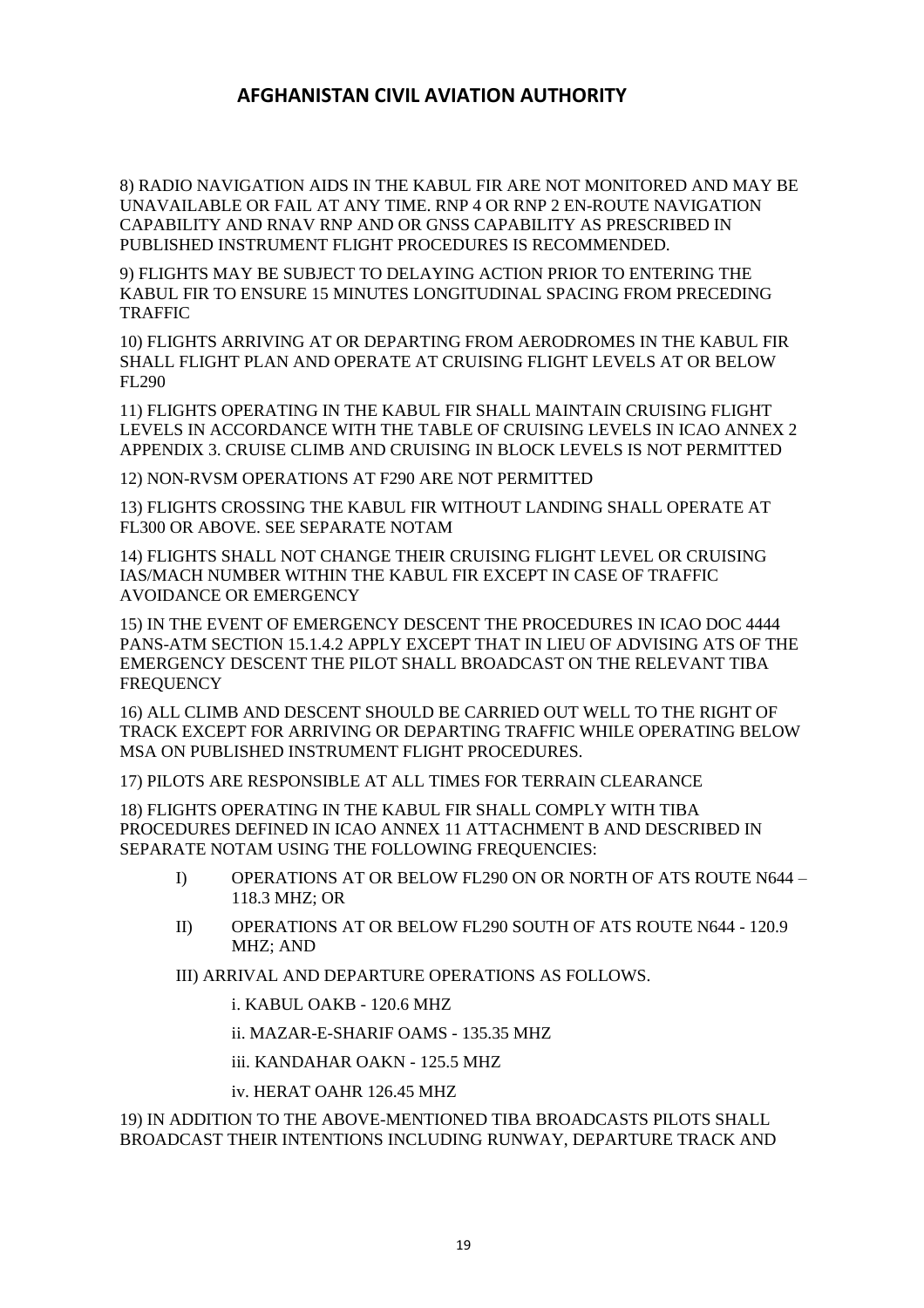INTENDED CRUISING LEVEL ON THE RELEVANT TIBA FREQUENCIES NOT LESS THAN 10 MINUTES BEFORE TAKEOFF

20) FLIGHTS DESCENDING FOR LANDING AT ANY AERODROME SHALL NOT DESCEND BELOW THE 25NM MSA FOR THAT AERODROME AS PUBLISHED IN AIP AFGHANISTAN PLUS 2000 FT UNTIL PRECEDING ARRIVING TRAFFIC HAS LANDED OR DEPARTING TRAFFIC IS CONFIRMED TO BE ESTABLISHED ON DEPARTURE TRACK AND REMAINING WELL CLEAR

21) FLIGHTS DEPARTING ANY AERODROME SHALL NOT CLIMB ABOVE THE 25NM MSA FOR THAT AERODROME UNTIL ESTABLISHED ON DEPARTURE TRACK AND WELL CLEAR OF INBOUND TRAFFIC

22) DEPARTURE FLIGHTS SHALL NOT TAKE OFF IF ANY INBOUND AIRCRAFT IS WITHIN 100 NM OF THE AERODROME AND ON DESCENT.

23) FLIGHTS DEPARTING THE KABUL FIR SHALL CONTACT THE RELEVANT ACC IN THE NEXT FIR ENTERED NOT LESS THAN 15 MINUTES BEFORE THE FIR BOUNDARY POINT, OR IN ACCORDANCE WITH ANY OTHER REQUIREMENT SPECIFIED BY THE RELEVANT AUTHORITY FOR THAT FIR.

### **FOR TIBA AND RELATED PROCEDURES FOR FLIGHTS OPERATING IN THE KABUL FIR**

THE FOLLOWING PROCEDURES ARE REPRODUCED FROM ICAO ANNEX 11 ATTACHMENT B SUPPLEMENTED WHERE NECESSARY BY ADDITIONAL PROCEDURES

SEE ALSO SEPARATE NOTAMS FOR FLIGHTS CROSSING THE KABUL FIR WITHOUT LANDING OR FOR FLIGHTS ARRIVING AT OR DEPARTING FROM AERODROMES IN THE

KABUL FIR

A. TIBA PROCEDURES FOR ALL FLIGHTS

1. WHERE AIRCRAFT HAVE ONLY TWO SERVICEABLE VHF SETS ONE SHOULD BE TUNED TO THE RELEVANT ATS FREQUENCY FOR THE FIR IN WHICH THE AIRCRAFT IS CURRENTLY LOCATED OR THE FIR THAT WILL BE ENTERED AFTER THE KABUL FIR

AND THE OTHER SHOULD BE TUNED TO THE TIBA FREQUENCY

2. A LISTENING WATCH SHOULD BE MAINTAINED ON THE TIBA FREQUENCY FROM 10 MINUTES BEFORE ENTERING THE KABUL FIR UNTIL LEAVING THE KABUL FIR

3. A BROADCAST SHOULD BE MADE ON THE TIBA FREQUENCY: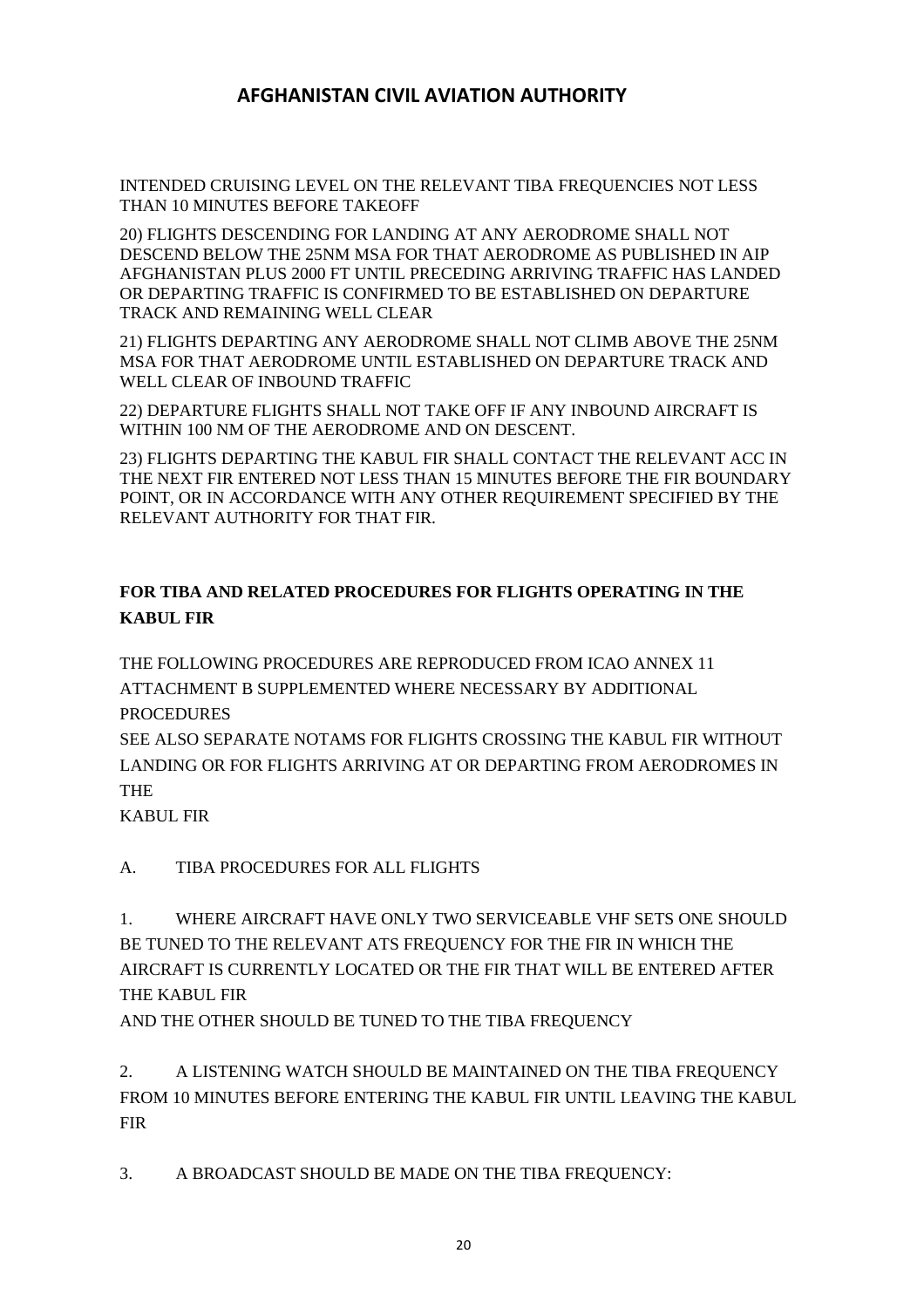I. 10 MINUTES BEFORE ENTERING THE KABUL FIR

II. 10 MINUTES BEFORE CROSSING A REPORING POINT

III. AT 20 MINUTE INTERVALS BETWEEN DISTANT REPORTING POINTS

IV. 2 TO 5 MINUTES WHERE POSSIBLE BEFORE A CHANGE IN FLIGHT LEVEL

- V. AT THE TIME OF A CHANGE IN FLIGHT LEVEL
- VI. AT ANY OTHER TIME CONSIDERED NECESSARY BY THE PILOT

4. THE BROADCASTS OTHER THAN THOSE INDICATING A CHANGE OF FLIGHT LEVEL SHOULD BE IN THE FOLLOWING FORM:

I. ALL STATIONS [CALL SIGN] [FLIGHT LEVEL NUMBER OR CLIMBING OR DESCENDING THROUGH FLIGHT LEVEL NUMBER] [DIRECTION] [ATS ROUTE OR DIRECT FROM POSITION TO POSITION] POSITION [POSITION] AT [TIME] ESTIMATING [NEXT REPORTING POINT OR THE POINT OF CROSSING OR JOINING A DESIGNATED ATS ROUTE] AT [TIME] [CALL SIGN] [DIRECTION]

5. BEFORE A CHANGE OF FLIGHT LEVEL, THE BROADCAST SHOULD BE IN THE FOLLOWING FORM:

I. ALL STATIONS [CALL SIGN] [DIRECTION] [ATS ROUTE OR DIRECT FROM POSITION TO POSITION] LEAVING FLIGHT LEVEL [NUMBER] FOR FLIGHT LEVEL [NUMBER] AT [POSITION AND TIME]

6. AT THE TIME OF A CHANGE IN FLIGHT LEVEL THE BROADCAST SHOULD BE IN THE FOLLOWING FORM:

I. ALL STATIONS [CALL SIGN] [DIRECTION] [ATS ROUTE OR DIRECT FROM POSITION TO POSITION] LEAVING FLIGHT LEVEL [NUMBER] NOW FOR FLIGHT LEVEL [NUMBER]

FOLLOWED BY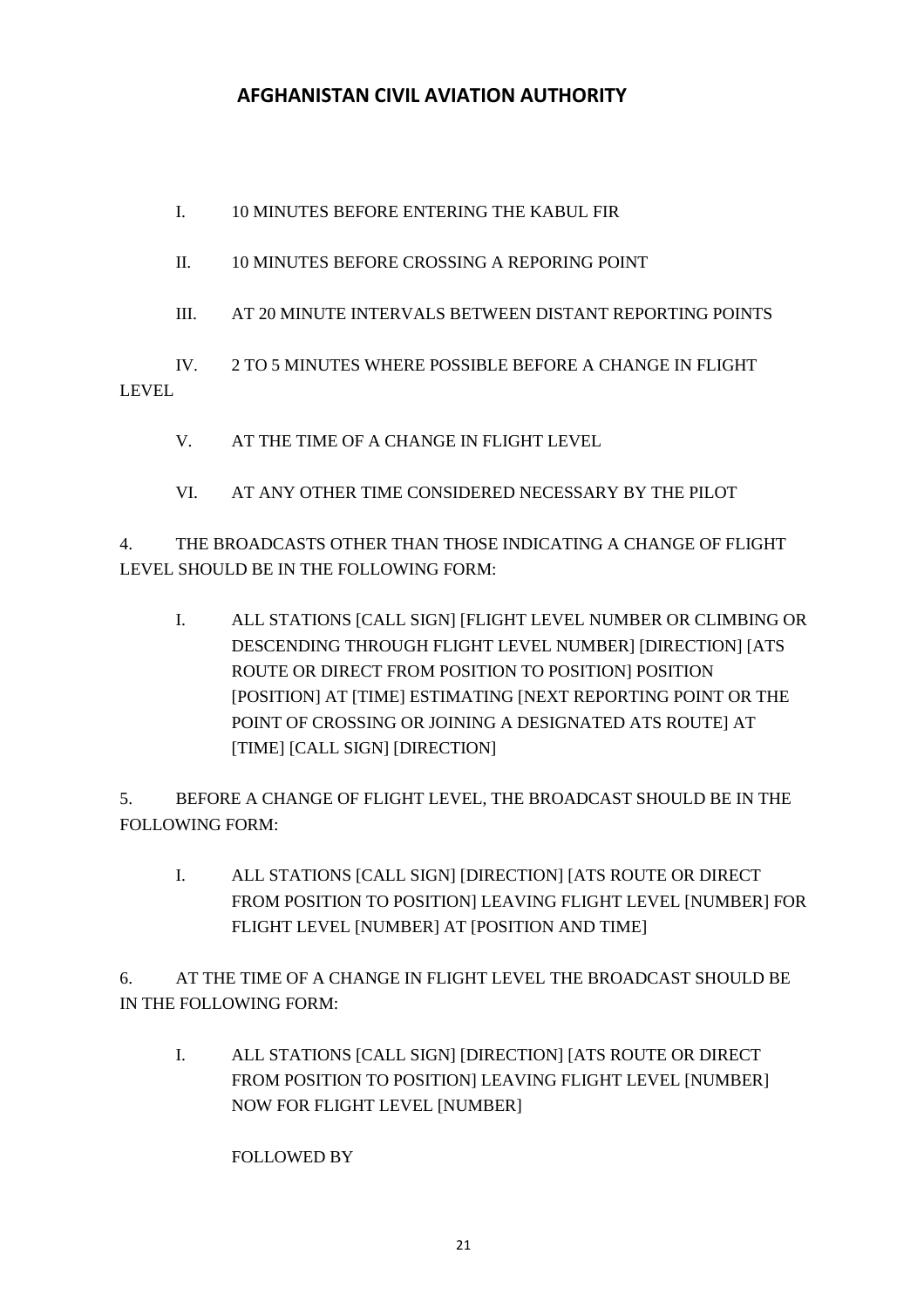II. ALL STATIONS [CALL SIGN] MAINTAINING FLIGHT LEVEL [NUMBER]

7. BROADCASTS REPORTING A TEMPORARY FLIGHT LEVEL CHANGE TO AVOID AN IMMINENT COLLISION RISK SHOULD BE IN THE FOLLOWING FORM:

I. ALL STATIONS [CALL SIGN] LEAVING FLIGHT LEVEL [NUMBER] NOW FOR FLIGHT LEVEL [NUMBER]

FOLLOWED AS SOON AS PRACTICABLE BY:

II. ALL STATIONS [CALL SIGN] RETURNING TO FLIGHT LEVEL [NUMBER] NOW

8. BROADCASTS SHOULD NOT BE ACKNOWLEDGED UNLESS A POTENTIAL COLLISION RISK IS PERCEIVED

9. CRUISING LEVEL CHANGES SHOULD NOT BE MADE WITHIN THE DESIGNATED

AIRSPACE UNLESS CONSIDERED NECESSARY BY PILOTS TO AVOID TRAFFIC CONFLICTS OR FOR WEATHER AVOIDANCE OR FOR OTHER VALID OPERATIONAL REASONS

10. WHEN CRUISING LEVEL CHANGES ARE UNAVOIDABLE ALL AVAILABLE AIRCRAFT LIGHTING WHICH WOULD IMPROVE THE VISUAL DETECTION OF AIRCRAFT SHOULD BE DISPLAYED WHILE CHANGING LEVELS

11. IF ON RECEIPT OF A TRAFFIC INFORMATION BROADCAST FROM ANOTHER AIRCRAFT A PILOT DECIDES THAT IMMEDIATE ACTION IS NECESSARY TO AVOID AN IMMINENT COLLISION RISK AND THIS CANNOT BE ACHIEVED IN ACCORDANCE WITH THE RIGHT OF WAY PROVISIONS OF ICAO ANNEX 2 THE PILOT SHOULD UNLESS AN

ALTERNATIVE MANOEUVRE APPEARS MORE APPROPRIATE:

- I. IMMEDIATELY DESCEND 1 000 FT.
- II. DISPLAY ALL AVAILABLE AIRCRAFT LIGHTING WHICH WOULD IMPROVE THE VISUAL DETECTION OF THE AIRCRAFT.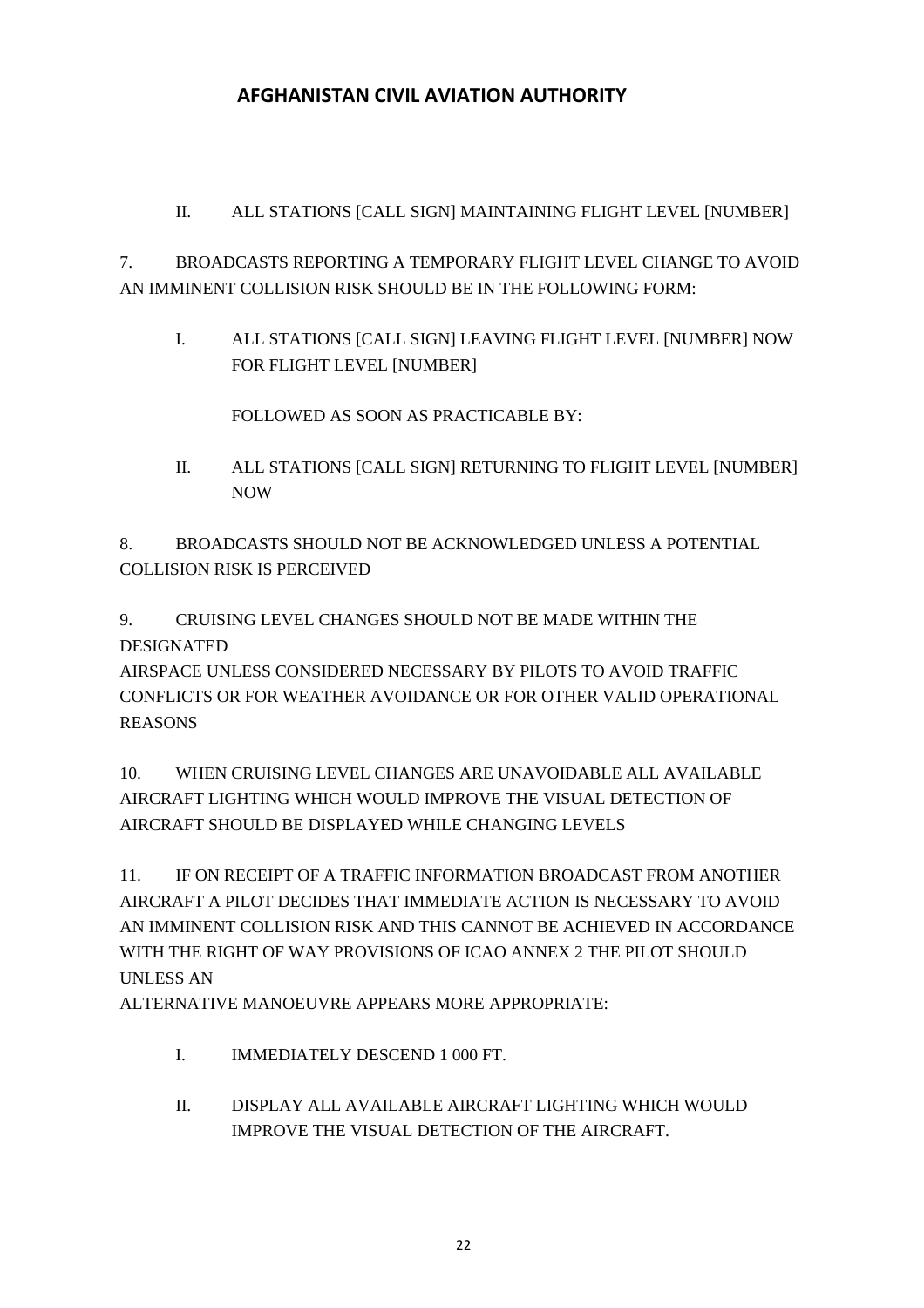- III. AS SOON AS POSSIBLE REPLY TO THE BROADCAST ADVISING ACTION BEING TAKEN
- IV. BROADCAST THE ACTION ON THE TIBA FREQUENCY USING THE PROCEDURES DESCRIBED FOR FLIGHT LEVEL CHANGE WHEN AVOIDING AN IMMINENT COLLISION RISK; AND
- V. AS SOON AS PRACTICABLE RESUME NORMAL FLIGHT LEVEL AND BROADCAST THE ACTION ON THE TIBA FREQUENCY USING THE PROCEDURES DESCRIBED FOR CHANGES OF FLIGHT LEVEL
- VI. NORMAL POSITION REPORTING PROCEDURES SHOULD BE CONTINUED AT ALL TIMES REGARDLESS OF ANY ACTION TAKEN TO INITIATE OR ACKNOWLEDGE A TRAFFIC INFORMATION BROADCAST

B. FLIGHTS CROSSING THE KABUL FIR WITHOUT LANDING

1. THE TIBA FREQUENCY FOR FLIGHTS OPERATING AT OR ABOVE FL300 IS 125.2 MHZ

2. THE TIBA FREQUENCIES IN THE EVENT OF EMERGENCY OR COLLISION AVOIDANCE REQUIRING DESCENT BELOW FL300 ARE DESCRIBED IN 3. BELOW

C. FLIGHTS ARRIVING AT OR DEPARTING FROM AERODROMES WITHIN THE KABUL FIR

1. THE TIBA FREQUENCY FOR FLIGHTS OPERATING AT OR BELOW FL290 ON OR NORTH OF ATS ROUTE N644 IS 118.3 MHZ

2. THE TIBA FREQUENCY FOR FLIGHTS OPERATING AT OR BELOW FL290 SOUTH OF ATS ROUTE N644 IS 120.9 MHZ

3. IN ADDITION TO BROADCASTS ON THE ABOVE FREQUENCIES FLIGHTS **SHALL** 

MAINTAIN A LISTENING WATCH AND MAKE TIBA BROADCASTS DESCRIBED ABOVE ON THE SPECIFIC FREQUENCIES FOR THEIR ARRIVAL OR DEPARTURE AERODROME: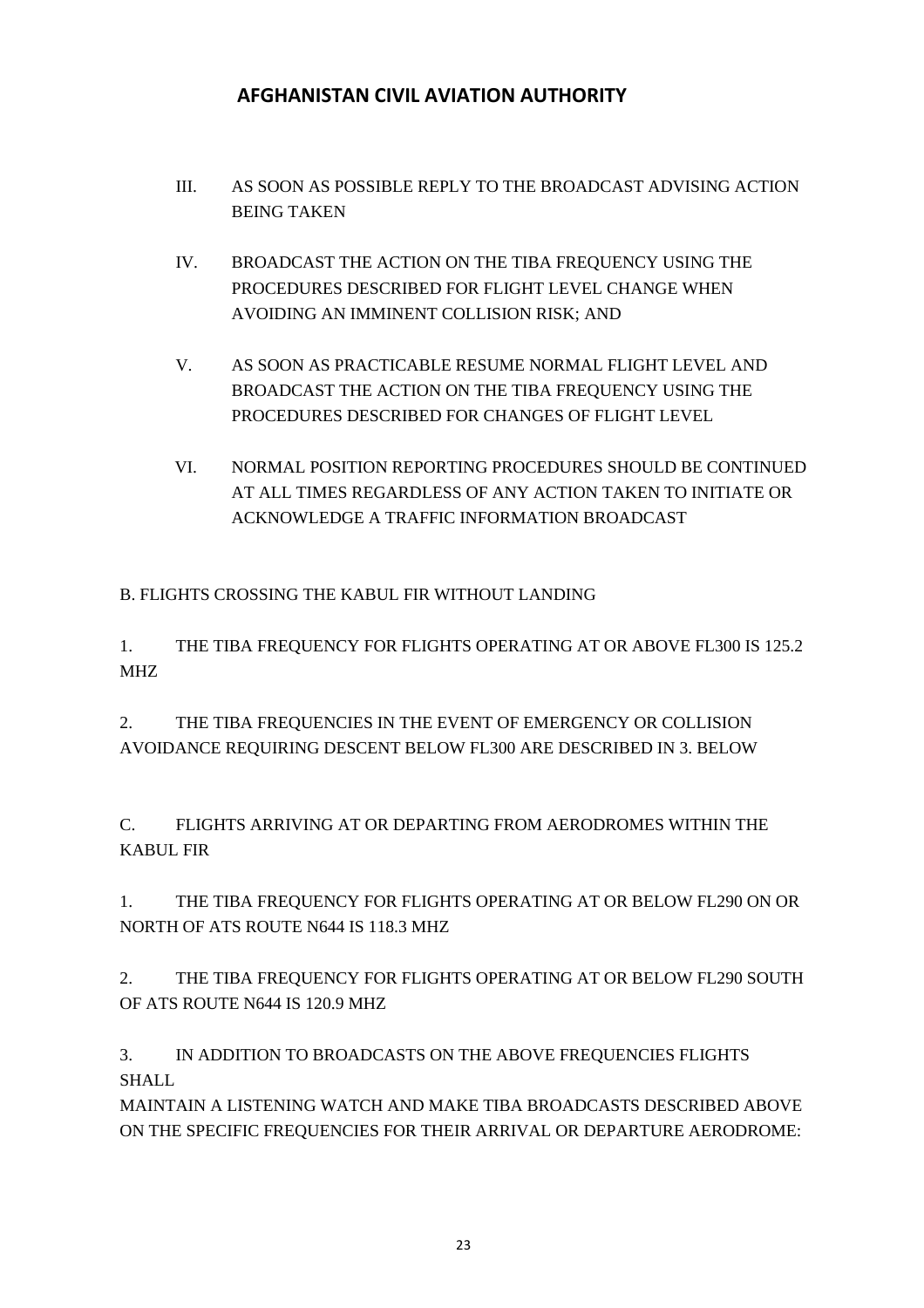- I. KABUL OAKB 120.6 MHZ.
- II. MAZAR-E-SHARIF OAMX 135.35 MHZ.
- III. KANDAHAR OAKN 125.5 MHZ; AND
- IV. HERAT OAHR 126.45 MHZ

D. ADDITIONAL PROCEDURE FOR FLIGHTS DEPARTING FROM AERODROMES WITHIN THE KABUL FIR

1. IN ADDITION TO THE TIBA BROADCASTS IN 3. PILOTS SHALL BROADCAST THEIR INTENTIONS INCLUDING RUNWAY, DEPARTURE TRACK AND INTENDED CRUISING LEVEL ON THE RELEVANT TIBA FREQUENCIES NOT LESS THAN 10 MINUTES BEFORE TAKEOFF AND MAINTAIN A LISTENING WATCH ON THE TIBA FREQUENCY.

5.3 In the event that ACAA International NOTAM Office is unable to issue the NOTAM, neighboring AIS authorities will be requested to take action to issue the NOTAM.

### **ATS Responsibilities**

- 5.4 General ATS responsibilities are as follows:
	- a) During the period the contingency procedures are in effect, flight plan and other aircraft movement messages must continue to be transmitted by operators to the Kabul FIR via the AFTN using normal procedures.
	- b) On notification by Civil aviation Ministry, the ATS authorities of neighboring FIRs will be expected to activate the contingency procedures in accordance with their respective operational Letter of Agreement (LOA) or other contingency arrangement.
	- c) Coordination of aircraft boundary estimates and flight levels by the adjacent ATC authority responsible for aircraft entering the Kabul FIR shall be in accordance with the respective operational LOA or other contingency arrangement.
	- d) The FIR responsible for aircraft entering the Kabul FIR will not authorize any change in route, flight level or speed unless specifically authorized under the operational LOA or contingency arrangement.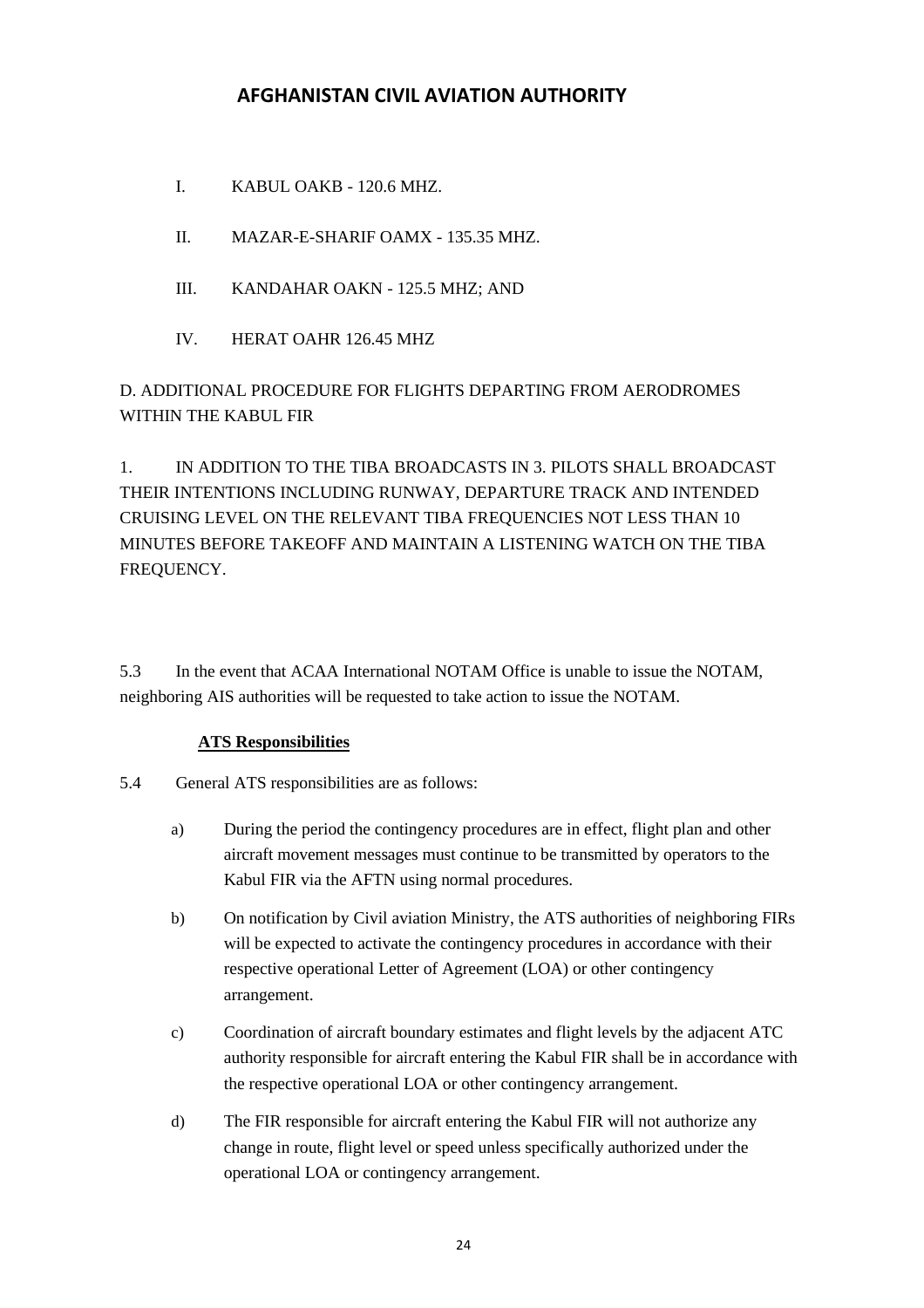- e) The FIR responsible prior for aircraft entering the Kabul FIR will inform aircraft that they must establish with the first ATS unit after transiting the Kabul FIR not less than 10 minutes before the estimated time of entry to the next FIR.
- f) Aircraft may also choose to avoid the Kabul FIR, by flight planning via published ATS routes, or via alternative contingency ATS routes promulgated by NOTAM in accordance with the Inter-regional Afghanistan ATM Contingency Arrangements and issued by the controlling authorities of the adjacent FIRs.

#### Airspace Classifications

5.5 Depending on the degree of disruption, airspace classifications may be changed to reflect the reduced level of services. Changes to airspace classification will be notified by NOTAM. If no ATC service is possible, then the classification will either be class G (uncontrolled) or class F (advisory) in accordance with the provisions of Annex 11. If arrangements are in place for the delegation of airspace or for the remote provision of services, the airspace classification will remain unchanged.

#### Air Traffic Flow Management

5.6 Adjacent FIRs will provide minimum in-trail intervals of 15 minutes (constant or increasing) between flights per flight level per ATS route in the event of complete disruption of ATC within the Kabul FIR (section 5.9 refers).

Note: In the case of P500, where positive separation is applied through delegation of airspace Tajikistan/Pakistan, the current separation should be retained.

### Transfer of control and coordination

5.7 The upstream ACC adjacent to Kabul FIR will provide an ATC coordination estimate to the downstream (receiving) ACC to include Aircraft identification, type, Mach, origin, route, destination, estimated time at a boundary waypoint and flight level. This coordination will be carried out via dedicated recorded voice line or other agreed recorded methods.

5.8 The upstream ACC will instruct the aircraft to contact the receiving ACC via VHF voice radio at a point coordinated between the concerned ACCs, corresponding to the point at which the aircraft enters VHF radio coverage.

5.9 The transfer of control and communication should be at the common FIR boundary between ATS units unless there is mutual agreement between adjacent ATS units and authorization given to use alternative transfer of control points. These will be specified in the respective LOAs.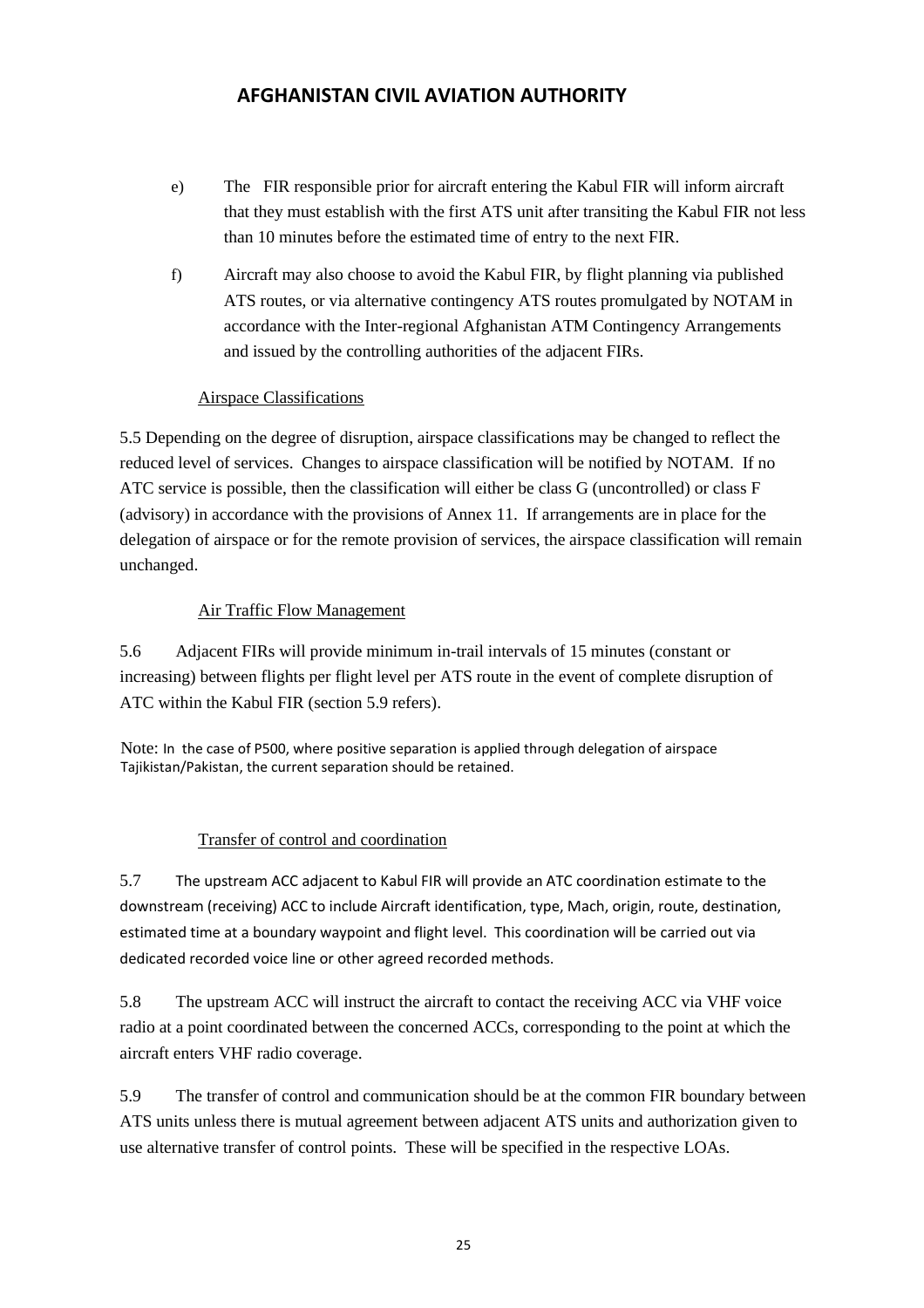5.10 The ATC Procedure for the ACC delivering traffic is as follows:

- a. Assigns airspeed or Mach number to aircraft based on aircraft performance as to maintain required longitudinal separation and appropriate flight level.
- b. Ensures minimum longitudinal spacing of 15 minutes between aircraft on the same track at the same FL.
- c. Informs the receiving ACC of inbound traffic and provides an inbound boundary waypoint estimate.
- d. Instructs the aircraft to contact the receiving ACC.

### **Priority**

5.11 Aircraft on long-haul international flights and special operations (e.g., Search and Rescue (SAR), State aircraft, humanitarian flights, etc.), shall be afforded priority for levels at FL310 and above. Domestic and regional operators departing and arriving within Kabul FIR shall be at FL290 or below IAW paragraph 4.8 Figure 1 and prescribed FLs dictated in paragraph 5.2.

5.12 The contingency route structure provides for lateral separation/spacing of 50NM. Military operations at FL300 will be limited to active missions during a contingency operation and coordination with affected military units will be conducted through the ACAA. If required a NOTAM for the military's exclusive use of FL 300 will be issued.

#### **Exclusions**

5.13 The following Flights shall not operate within the Kabul FIR during Contingency Operations. Exceptions are authorized for State Aircraft, Med-evac Flights, and other essential flights as authorized by the ACAA.

- a) VFR aircraft.
- b) Non-scheduled aircraft (Civil or Military).
- c) Aircraft categorized as "Heavy" will not operate VFR on any airway. Heavy aircraft shall operate under IFR procedures.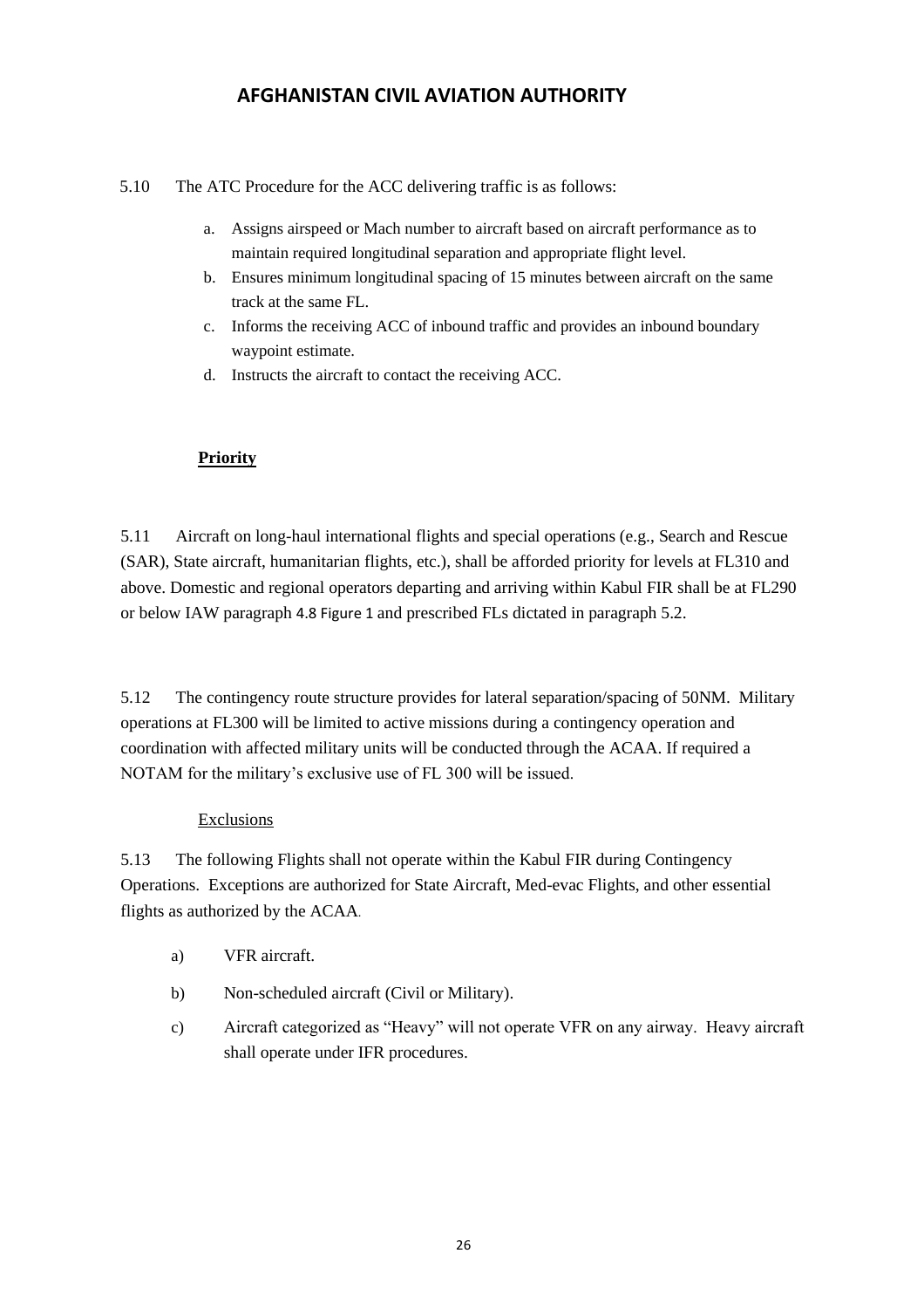#### **6 PILOT AND OPERATOR PROCEDURES**

#### **Filing of flight plans**

6.1 Flight planning requirements detailed in the Afghanistan AIP continue to apply during contingency operations, except where modified by the ATS route and requested flight levels detailed in this plan. Aircraft Performance-based Navigation status is RNAV 10 or better.

#### **Pilot operating procedures**

6.2 Aircraft shall operate on IFR clearances to maintain their last assigned Flight Level at FL310 and above, at an altitude appropriate for the direction of flight, on an ATC-assigned Mach Number and enter the Kabul at 15-minute intervals or greater.

#### **Traffic Information Broadcast by Aircraft (TIBA)**

6.3 Traffic Information Broadcast by Aircraft (TIBA) procedures shall apply within the Kabul FIR in the event that no ATC services are provided. The aircraft will monitor 125.2 MHz air to air frequency

6.4 Special procedures have been developed for pilot use in active contingency zones if communications are significantly degraded or unavailable. These TIBA procedures supersede and take the place of lost communication procedures that are outlined in Annex 2 to the Chicago Convention (Para 3.6.5.2.2 a)

6.5 TIBA procedures are detailed in *Annex 11, Chapter 4 Section 4.2.2 and Attachment B* and will enable traffic information broadcasts by aircraft (TIBA) to be made, aswell as providing collision hazard information. When aircraft will enter designated airspace in which it is known in advance that normal communication is not available, pilots start maintain a listening watch on the TIBA frequency 10 minutes prior to entering that airspace.

#### **Times of Broadcast**

6.6 When a loss of normal communications requires TIBA procedures to be implemented, pilots shall make broadcasts **in English** on 125.2 MHz as follows:

- a) 10 minutes prior to entering the Kabul FIR.
- b) 10 minutes prior to crossing a waypoint within the Kabul FIR.
- c) At not less than 20-minute intervals.
- d) 5 minutes, where possible, before a change in flight level.
- e) 10 minutes before take-off, including runway, departure track and intended cruising level.
- f) At any other time considered necessary by the pilot.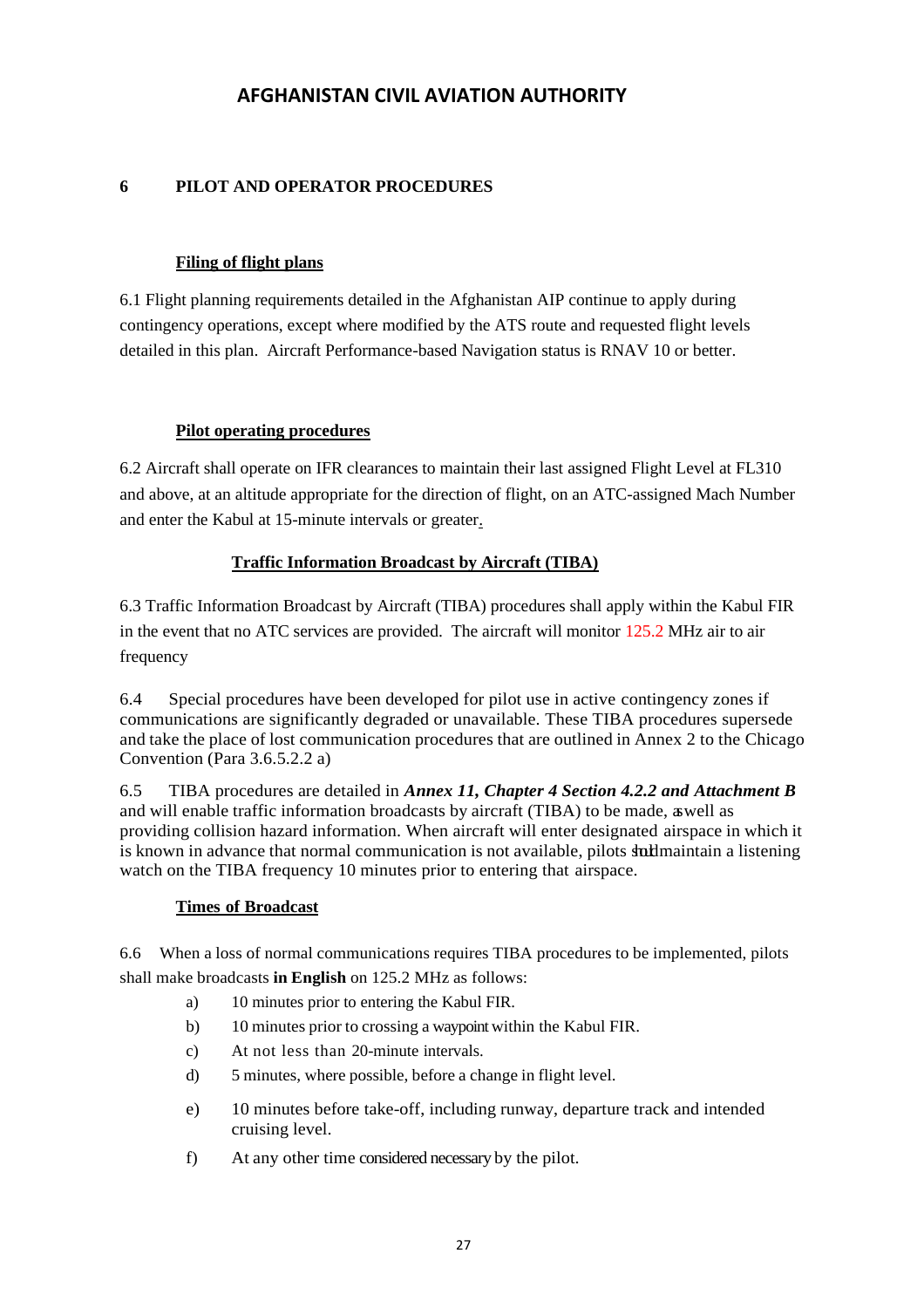*Note: Normal position reporting procedures should be continued at all times, regardless of any action taken to initiate or acknowledge a traffic information broadcast.*

*"ALL STATIONS THIS IS [CALLSIGN] IN THE KABUL FIR FL … [WESTBOUND | EASTBOUND] ON [AIRWAY]*  ESTIMATING *[WAYPOINT] AT [UTC TIME]* [CALLSIGN]" *FL … IN THE KABUL FIR"* 

6.7 Pilots will continue to make or broadcast routine position reports in line with normal ATC reporting procedures.

6.8 Pilots of aircraft operating in the Kabul FIR during contingency operations shall comply with the following procedures:

#### **In-Flight Emergencies**

6.9 In case of a **non-critical** in-flight emergency, the aircraft should proceed as cleared until leaving the Kabul FIR.

6.10 In case of a **critical** in-flight emergency (de-pressurization, etc.) where the aircraft is unable to comply with its IFR clearance, the aircraft should follow ICAO emergency descent procedures, broadcast status and intentions on 121.5 MHz and proceed at the discretion of the pilot in command until clear of the Kabul FIR and in contact with the ACC responsible for the airspace.

6.11 In case of a **medical** emergency the aircraft should proceed as cleared until leaving the Kabul FIR.

------- END -------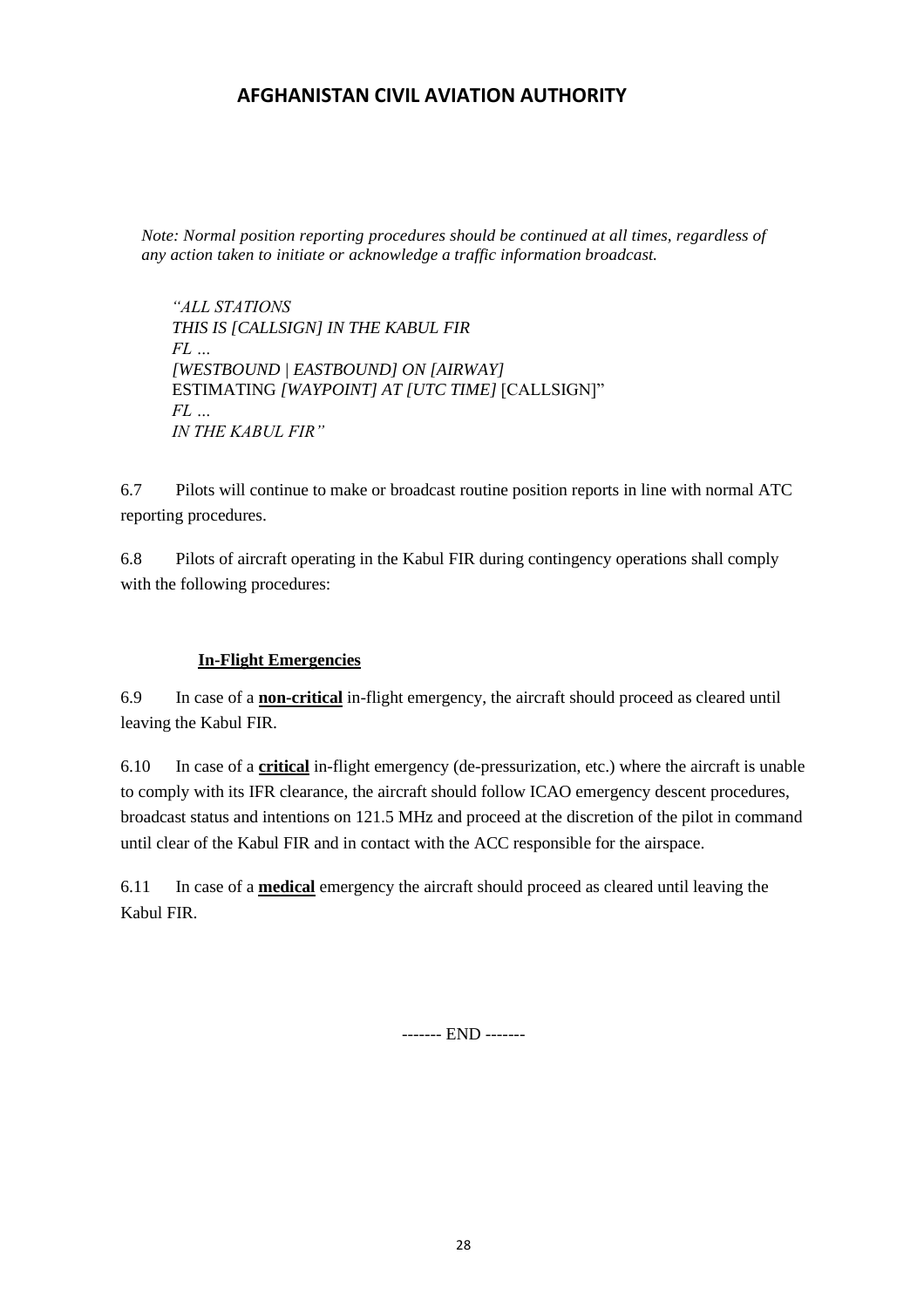<span id="page-28-0"></span>LIST OF APPENDICES

Appendix A – Contact Details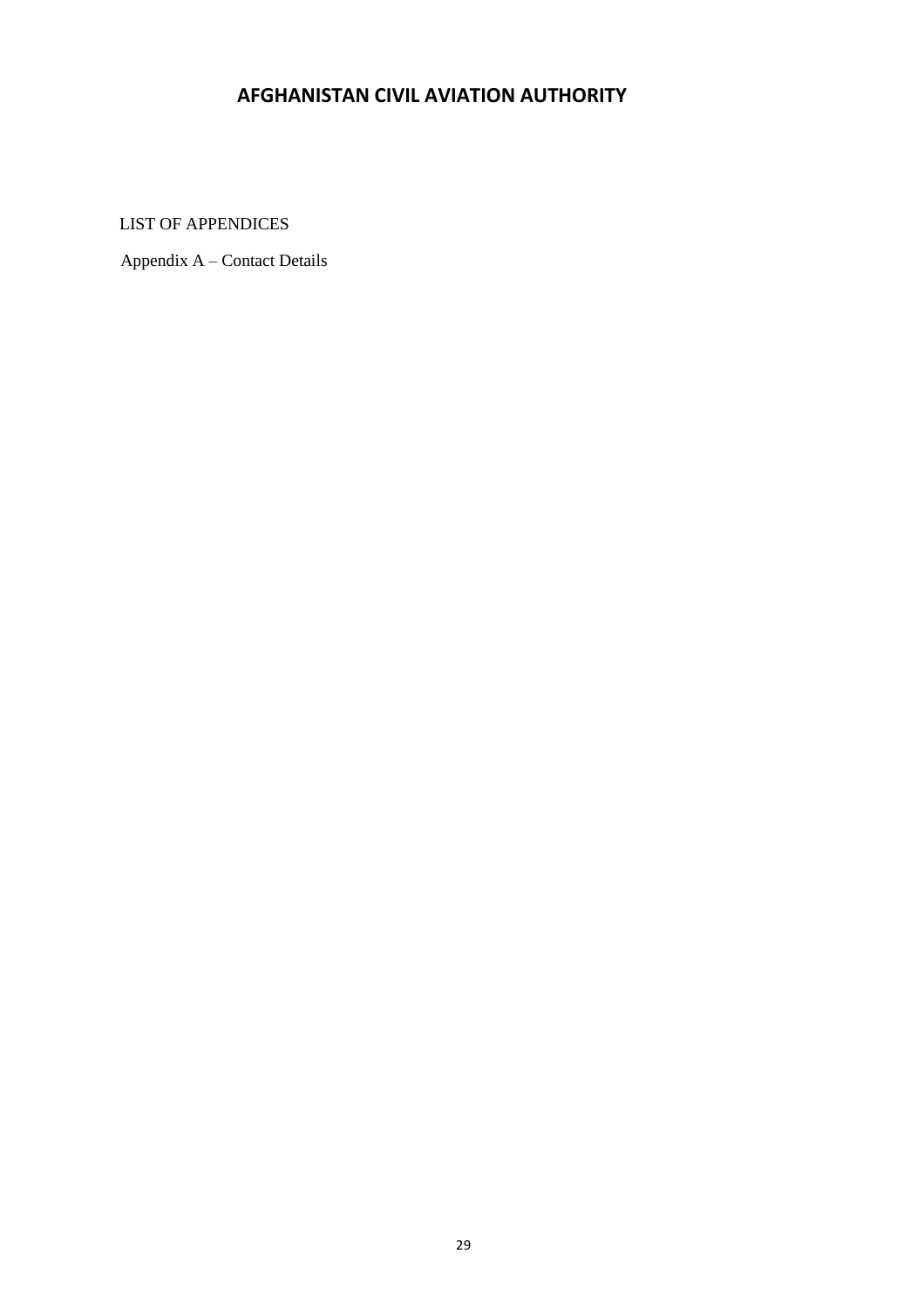# APPENDIX A – LIST OF CONTACTS

<span id="page-29-0"></span>

| <b>NAMES</b>                                                         | <b>PHONE (WORK)</b>     | <b>PHONE (HOME)</b> | <b>MOBILE PHONE</b> | <b>FAX</b>     | <b>E-MAIL</b>        | <b>OTHER</b><br><b>CONTACT</b><br><b>DETAILS</b> |
|----------------------------------------------------------------------|-------------------------|---------------------|---------------------|----------------|----------------------|--------------------------------------------------|
| <b>AFGHANISTAN</b>                                                   |                         |                     |                     |                |                      |                                                  |
| Capt Jailani wafa                                                    | +93700304828            |                     | +93700304828        |                | Jailaniw63@gmail.com |                                                  |
| Haseebullah saroush                                                  | +93786626922            |                     | +93786626922        |                | s.hasib78@gmail.com  |                                                  |
| obaid Rashidee,<br>Acting Director of ATM,                           | +93700200765            |                     | +93700200765        |                | obaidr@hotmail.com   |                                                  |
| Toryalai Himat<br>Head of AIS & Training                             | +93784901818            |                     | 93784901818         |                | Httoryal@gmail.com   |                                                  |
| Mohammad Jawad<br>Wahabzada<br><b>ACAA Representative to</b><br>ICAO | (514)954-8219 Ext :6369 |                     |                     | +1(514)9545704 | Jwahabzada@icoa.int  |                                                  |
| <b>IRAN</b>                                                          |                         |                     |                     |                |                      |                                                  |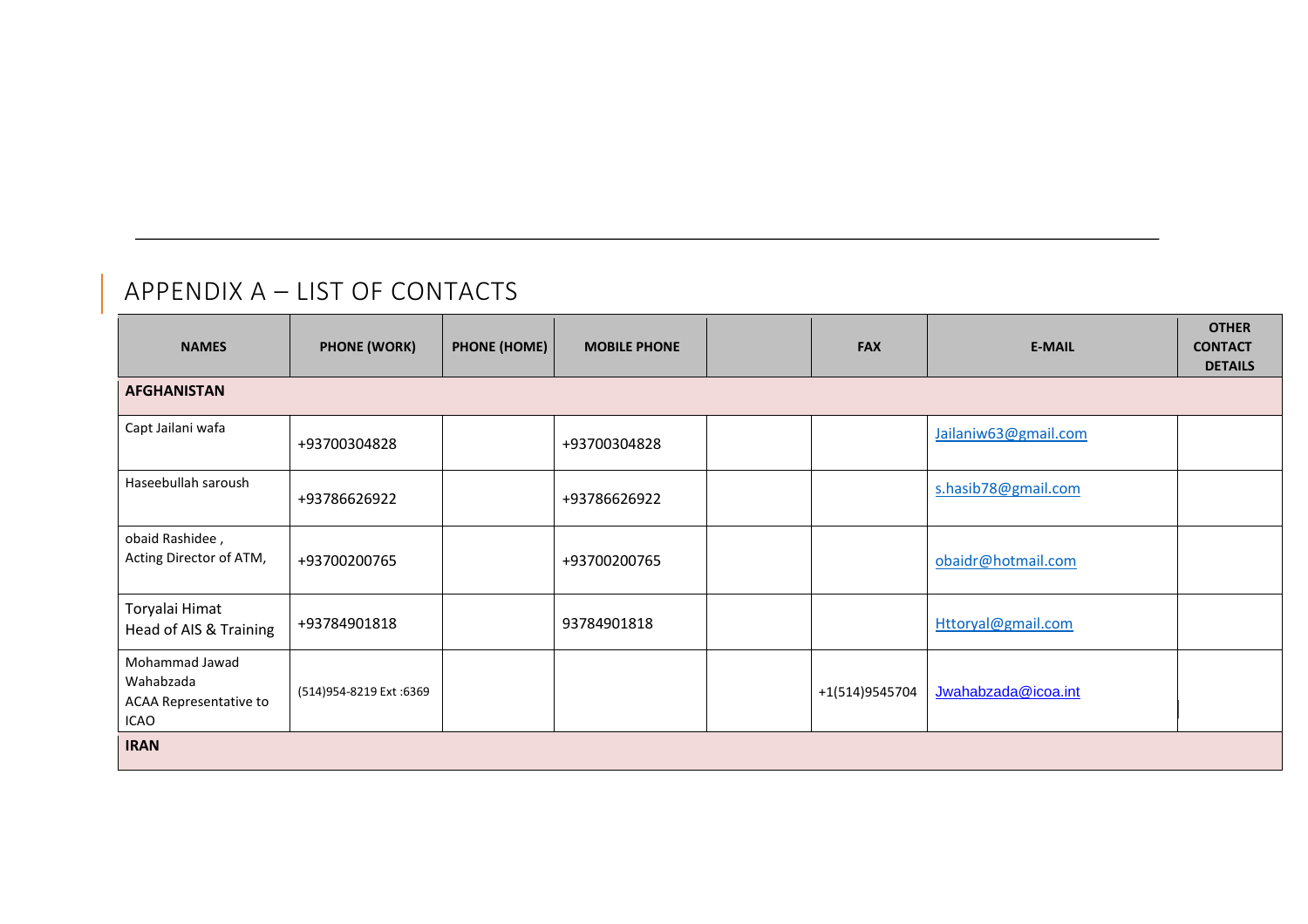| <b>Meisam Shaker</b><br>Director Aerodromes and<br>ANS Safety Oversight<br>Civil Aviation Organization<br>Of I.R Iran | Tel: +98 21 660 78719<br>Fax: +98 21 66 07 35 34 |               |                                |               | M-shaker@cao.ir            |
|-----------------------------------------------------------------------------------------------------------------------|--------------------------------------------------|---------------|--------------------------------|---------------|----------------------------|
| Mr. Ahmad Kaveh Firouz<br>Deputy of Tehran ACC                                                                        | +982144544119                                    | +982144544119 | +982144433100<br>+982144433100 | +989123230447 | ahmadkavehfirouz@gmail.com |
| <b>UZBEKISTAN</b>                                                                                                     |                                                  |               |                                |               |                            |
| andrey.zaytsev                                                                                                        |                                                  |               |                                |               | Andrey.zaytsev@aeronav.uz  |

| <b>NAMES</b>                                            | <b>PHONE</b><br>(WORK)             | <b>PHONE</b><br>(HOME) | <b>MOBILE PHONE</b> | <b>FAX</b> | <b>E-MAIL</b>                                               | <b>OTHER</b><br><b>CONTACT</b><br><b>DETAILS</b> |  |  |
|---------------------------------------------------------|------------------------------------|------------------------|---------------------|------------|-------------------------------------------------------------|--------------------------------------------------|--|--|
|                                                         |                                    |                        |                     |            |                                                             |                                                  |  |  |
| <b>PAKISTAN</b>                                         |                                    |                        |                     |            |                                                             |                                                  |  |  |
| Mr. Akhtar Mirza<br><b>Director Operations</b>          | +92-2199242742                     |                        | +92-300-4172655     |            | Director.ops@caapakistan.com.pk                             |                                                  |  |  |
| Mr. Muhammad<br>Imran<br>Senior Joint<br>Director (ATS) | +92.21.99242086<br>+92.21.99072282 |                        |                     |            | Muhammad imran@caapakistan.com<br>$\underline{\mathbf{pk}}$ |                                                  |  |  |
| <b>TAJIKISTAN</b>                                       |                                    |                        |                     |            |                                                             |                                                  |  |  |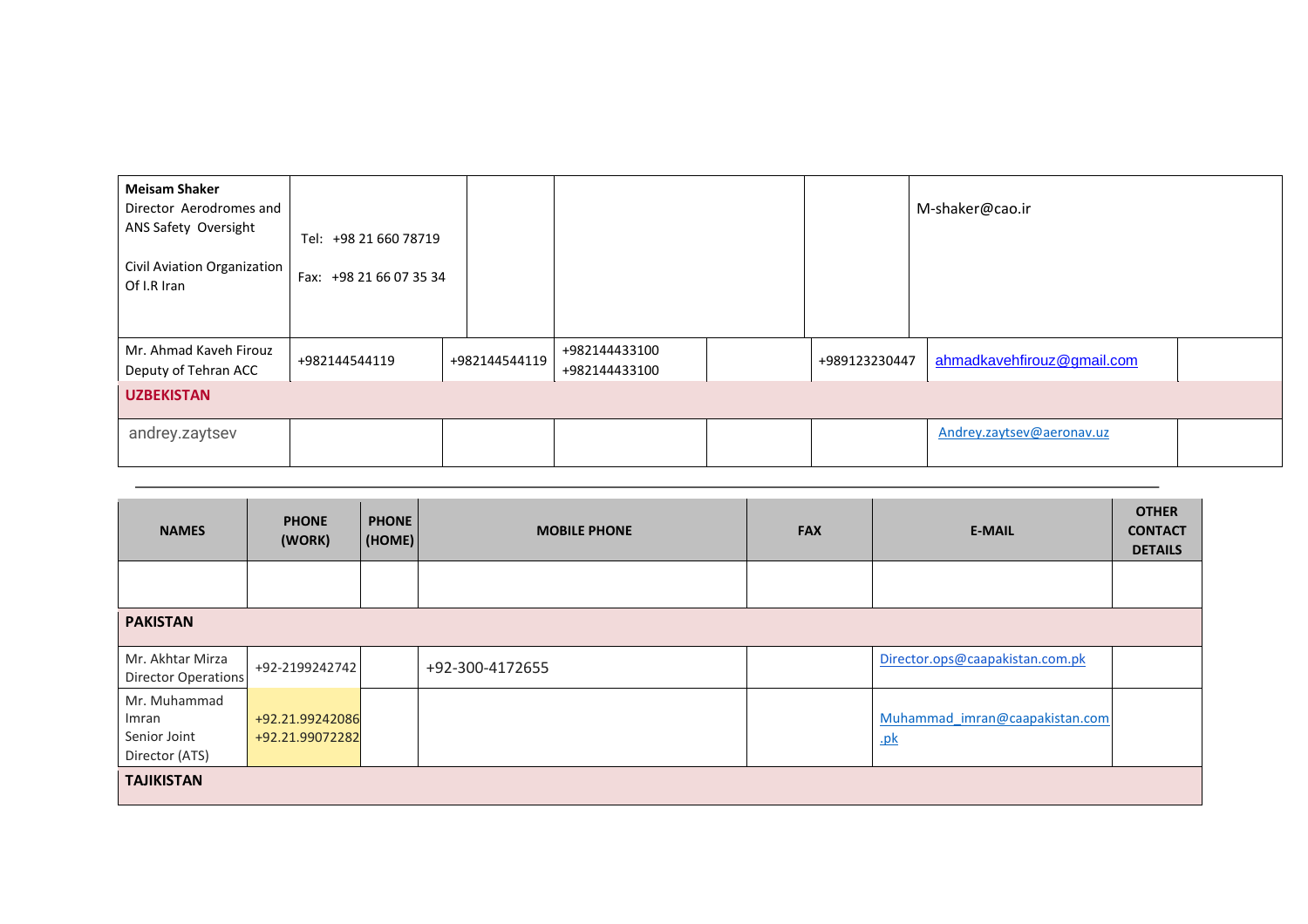| Mr. Alisher A.<br>Shambiev,<br>First Deputy of<br>Director<br>General,<br>SUE<br>"Tajikairnavigation" | +992 48 701-17-<br>20 |  |  | +992 37 226-81-37 | a.shambiev@airnav.tj                        |  |  |  |
|-------------------------------------------------------------------------------------------------------|-----------------------|--|--|-------------------|---------------------------------------------|--|--|--|
| <b>THAILAND</b>                                                                                       |                       |  |  |                   |                                             |  |  |  |
| Mr. Piyawut<br>Tantimekabut,<br>Engineering<br>Manager,<br><b>Network Operations</b><br>ATM<br>Centre | +66 (2) 287 8616      |  |  | +66 (2) 287 8375  | piyawut@gmail.com<br>piyawut@aerothai.co.th |  |  |  |
| <b>TURKEY</b>                                                                                         |                       |  |  |                   |                                             |  |  |  |

| <b>NAMES</b>                    | <b>PHONE (WORK)</b> | <b>PHONE (HOME)</b> | <b>MOBILE PHONE</b> | <b>FAX</b>    | <b>E-MAIL</b>             | <b>OTHER</b><br><b>CONTACT</b><br><b>DETAILS</b> |
|---------------------------------|---------------------|---------------------|---------------------|---------------|---------------------------|--------------------------------------------------|
| Mr. Ayhan Öztekin,              |                     |                     |                     |               |                           |                                                  |
| Air Traffic Manager,            | +90 312 2042290     |                     |                     | +903122220976 | Ayhan.Oztekin@dhmi.gov.tr |                                                  |
| DHMI HQ, Ankara                 |                     |                     |                     |               |                           |                                                  |
| Mr. Sıtkı Kağan Ertas,          |                     |                     |                     |               |                           |                                                  |
| Air Navigation                  |                     |                     |                     |               |                           |                                                  |
| Department                      | +90 312 2042592     |                     |                     | +903122220976 | Kagan.Ertas@dhmi.gov.tr   |                                                  |
| General Directorate of          |                     |                     |                     |               |                           |                                                  |
| <b>State Airports Authority</b> |                     |                     |                     |               |                           |                                                  |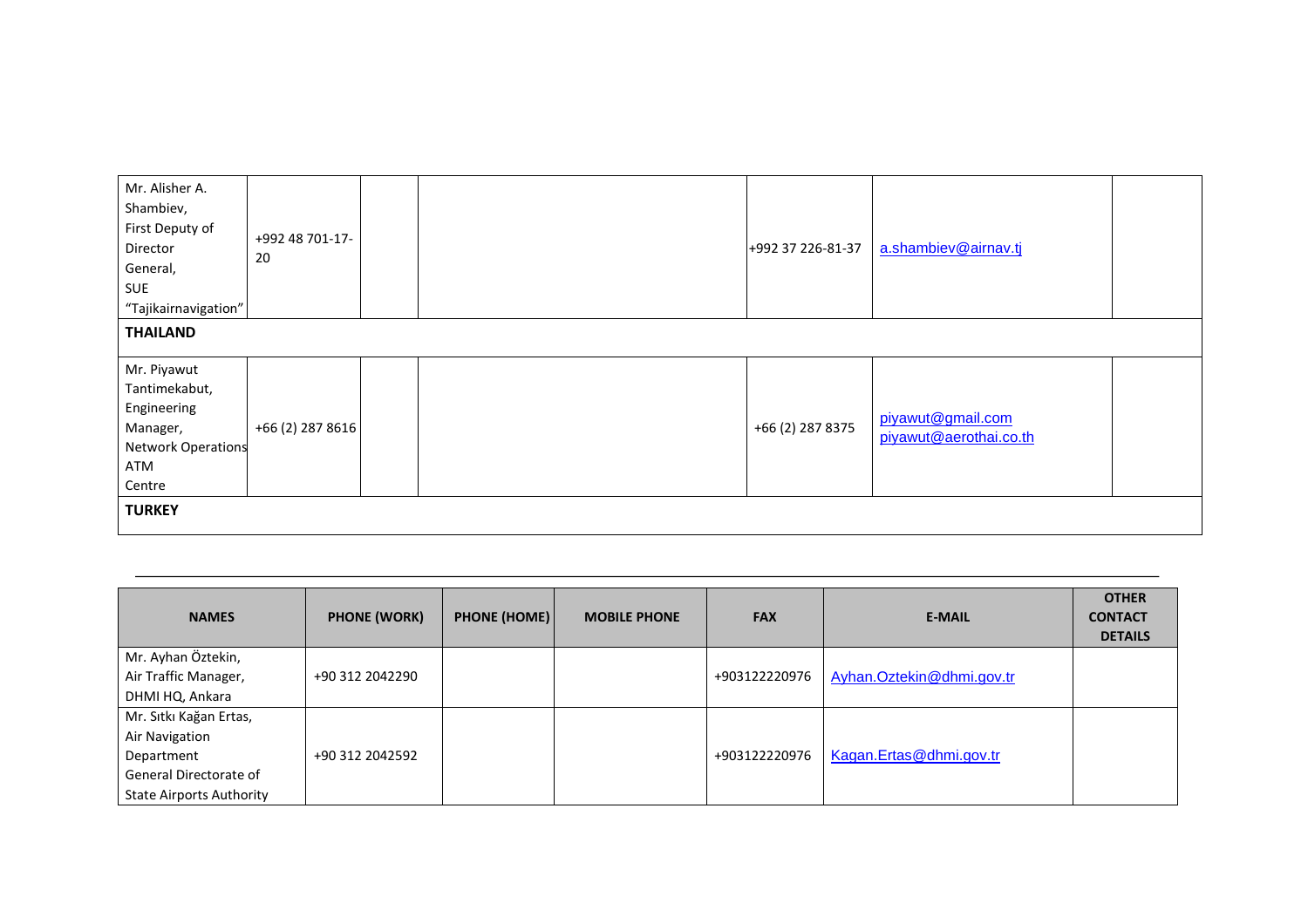| <b>TURKMENISTAN</b>                                                                                          |                                 |  |                |              |                                        |  |  |
|--------------------------------------------------------------------------------------------------------------|---------------------------------|--|----------------|--------------|----------------------------------------|--|--|
|                                                                                                              |                                 |  |                |              |                                        |  |  |
| Mr. Batyr Chikayev,<br>Chief of Ashgabat ACC,<br>"Turkmenhowayollary",<br>State civil aviation<br>department | +99312233880                    |  |                | +99312230199 | batyr.chikaev@mail.ru                  |  |  |
| Guvanch Tashpoladov<br>Chief of ATS Turkmrnabat<br>international airport                                     | +993 422 94583<br>+933 65 86385 |  |                |              | tguvanch@gmail.com<br>ats.lba@sanly.tm |  |  |
| <b>EUROCONTROL</b>                                                                                           |                                 |  |                |              |                                        |  |  |
| Mr. Tihomir Todorov                                                                                          | +32 2 729 31 34                 |  |                |              | Tihomir.TODOROV@eurocontrol.int        |  |  |
| <b>IATA</b>                                                                                                  |                                 |  |                |              |                                        |  |  |
| Mr. John Moore                                                                                               | +65 6499 2529                   |  | +65 9247 0139  |              | moorej@iata.org                        |  |  |
| Sharron caunt                                                                                                |                                 |  |                |              | caunts@iata.org                        |  |  |
| <b>ICAO APAC</b>                                                                                             |                                 |  |                |              |                                        |  |  |
| Takata Hiroyuki<br>Regional Officer, ATM                                                                     | +66 2537 8189 ext.<br>151       |  | +66 63150 7000 |              | htakata@icao.int                       |  |  |
| Shane Sumner<br>Regional Officer, ATM and AIM                                                                | +66 2537 8189 ext.<br>152       |  | +66 97073 2424 |              | ssumner@icao.int                       |  |  |